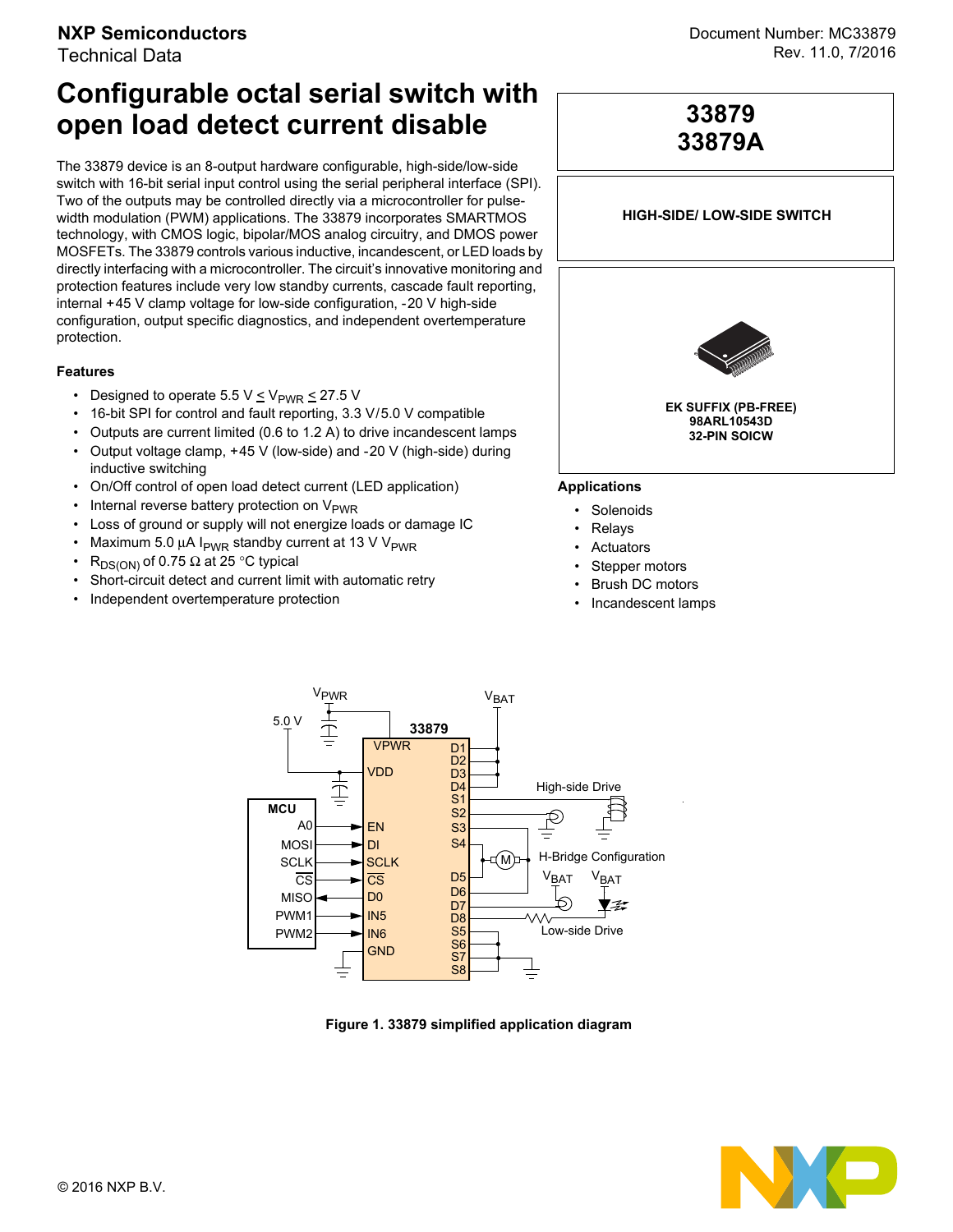# **1 Orderable parts**

#### **Table 1. Orderable part variations**

| Part number | Temperature $(T_A)$     | Package     |  |  |
|-------------|-------------------------|-------------|--|--|
| MC33879APEK | -40 to 125 $^{\circ}$ C | 32 SOICW-EP |  |  |
| MC33879TEK  |                         |             |  |  |

<span id="page-1-0"></span>Notes

1. To order parts in Tape & Reel, add the R2 suffix to the part number.

#### <span id="page-1-1"></span>**Table 2. Device variations**

| Symbol           | Characteristic                                                                                                                                                  | Min.           | Typ.       | Max.       | Unit   |
|------------------|-----------------------------------------------------------------------------------------------------------------------------------------------------------------|----------------|------------|------------|--------|
| V <sub>PWR</sub> | V <sub>PWR</sub> Supply Voltage<br>•33879<br>•33879A                                                                                                            | $-16$<br>$-16$ |            | 40<br>45   | $\vee$ |
| lOUT(FLT-TH)     | Output Fault Detection Current @ Threshold, High-side Configuration<br>Outputs Programmed OFF<br>•33879<br>•33879A                                              | 35<br>35       | 55<br>55   | 90<br>150  | μA     |
| loco             | Output OFF Open Load Detection Current, High-side Configuration<br>VDRAIN = 16 V, VSOURCE = 0 V, Outputs Programmed OFF,<br>$VPWR = 16 V$<br>•33879<br>•33879A  | 65<br>60       | 100<br>100 | 160<br>190 | μA     |
| $I_{\text{OCO}}$ | Output OFF Open Load Detection Current, Low-side Configuration<br>VDRAIN = 16 V, VSOURCE = 0 V, Outputs Programmed OFF,<br>$VPWR = 16 V$<br>•333879<br>•338979A | 40<br>40       | 75<br>75   | 135<br>150 | μA     |
| $I_{EN}$         | EN Pull-down Current<br>$EN = 5.0 V$<br>•333879<br>•33879A                                                                                                      | 20<br>20       | 45<br>45   | 100<br>110 | μA     |
| VOUT(FLT-TH)     | Output Fault Detection Voltage Threshold<br>Outputs Programmed OFF<br>•33879<br>•33879A                                                                         | 2.5<br>2.5     | 4.0<br>4.0 | 4.5<br>5.0 | $\vee$ |
| lOUT(FLT-TH)     | Output Fault Detection Current @ Threshold, Low-side Configuration<br>Outputs Programmed OFF<br>•33879<br>•33879A                                               | 20<br>20       | 30<br>30   | 60<br>115  | μA     |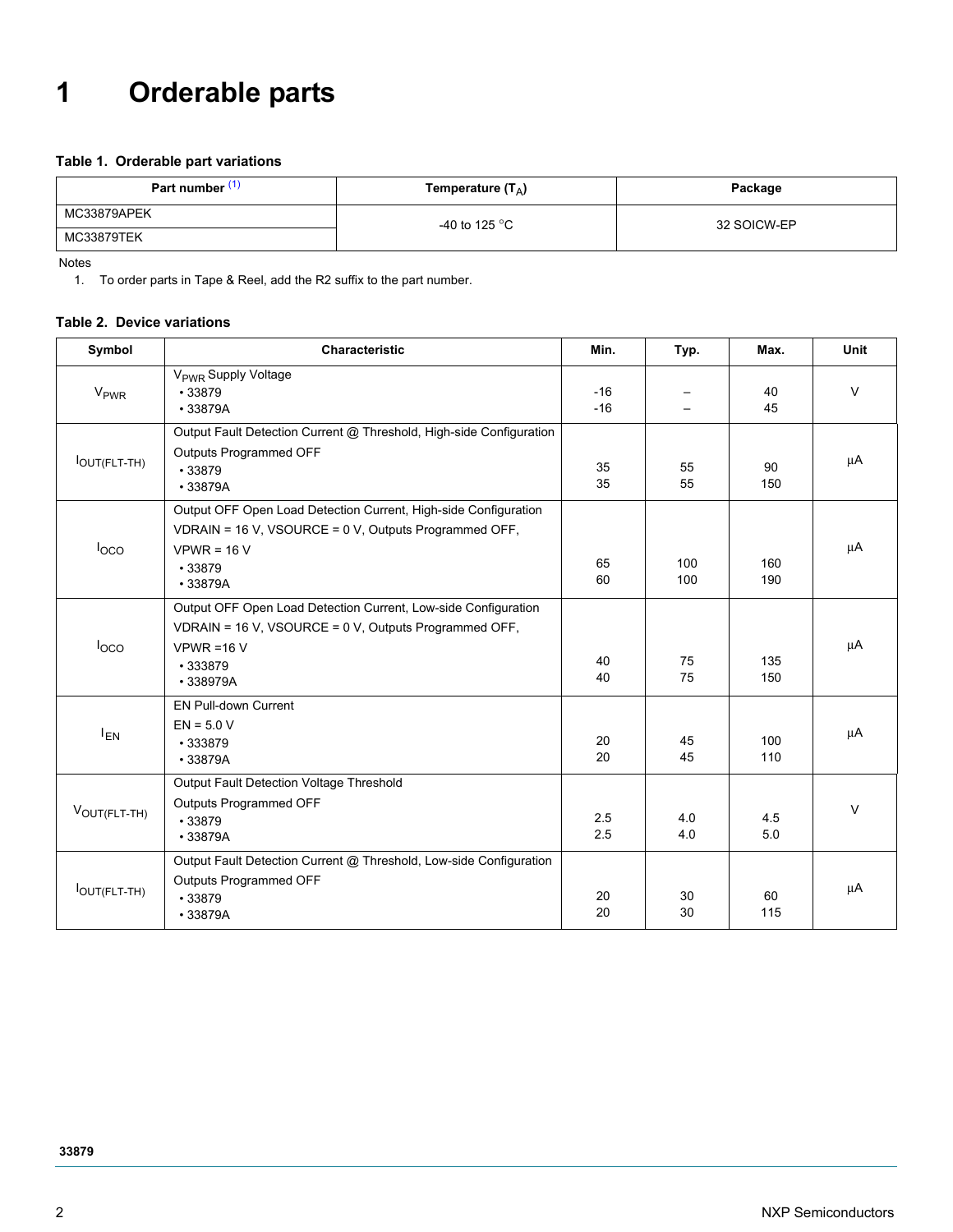# **2 Internal block diagram**



<span id="page-2-0"></span> **Figure 2. 33879 simplified internal block diagram**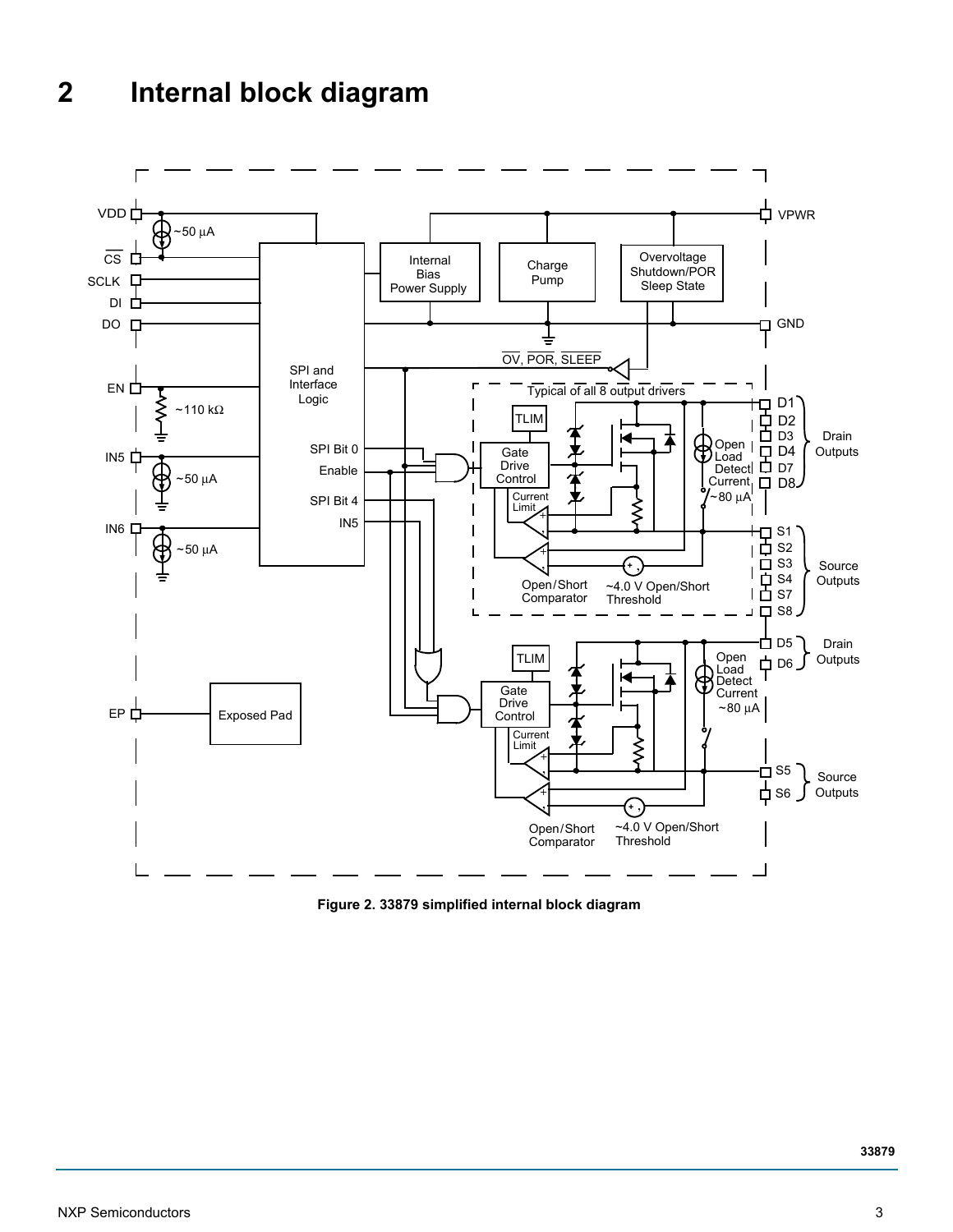# **3 Pin connections**

# **3.1 Pinout diagram**



 **Figure 3. 33879 pin connections**

## **3.2 Pin definitions**

A functional description of each pin can be found in [5.1, Functional pin description, page 15.](#page-14-0)

#### **Table 3. 33879 pin definitions**

| Pin number             | Pin name               | <b>Pin function</b>     | <b>Formal name</b>     | <b>Definition</b>                                                                                       |
|------------------------|------------------------|-------------------------|------------------------|---------------------------------------------------------------------------------------------------------|
| 1                      | <b>GND</b>             | Ground                  | Ground                 | Digital ground.                                                                                         |
| 2                      | <b>V<sub>DD</sub></b>  | Input                   | Logic Supply Voltage   | Logic supply for SPI interface. With $V_{DD}$ low the device is in Sleep mode.                          |
| 3                      | S <sub>8</sub>         | Output                  | Source Output 8        | Output 8 MOSFET source pin.                                                                             |
| 4, 8, 9, 24,<br>25, 30 | <b>NC</b>              | <b>No</b><br>Connection | Not Connected          | No internal connection to this pin.                                                                     |
| 5                      | D <sub>8</sub>         | Output                  | Drain Output 8         | Output 8 MOSFET drain pin.                                                                              |
| 6                      | S <sub>2</sub>         | Output                  | Source Output 2        | Output 2 MOSFET source pin.                                                                             |
| $\overline{7}$         | D <sub>2</sub>         | Output                  | Drain Output 2         | Output 2 MOSFET drain pin.                                                                              |
| 10                     | S <sub>1</sub>         | Output                  | Source Output 1        | Output 1 MOSFET source pin.                                                                             |
| 11                     | D <sub>1</sub>         | Output                  | Drain Output 1         | Output 1 MOSFET drain pin.                                                                              |
| 12                     | D <sub>6</sub>         | Output                  | Drain Output 6         | Output 6 MOSFET drain pin.                                                                              |
| 13                     | S <sub>6</sub>         | Output                  | Source Output 6        | Output 6 MOSFET source pin.                                                                             |
| 14                     | IN <sub>6</sub>        | Input                   | Command Input 6        | PWM direct control input pin for output 6. IN6 is "OR" with SPI bit.                                    |
| 15                     | EN                     | Input                   | Enable Input           | IC Enable. Active high. With EN low, the device is in Sleep mode.                                       |
| 16                     | <b>SCLK</b>            | <b>Clock</b>            | <b>SPI Clock</b>       | SPI control clock input pin.                                                                            |
| 17                     | DI                     | Input                   | Serial Data Input      | SPI control data input pin from MCU to the 33879. Logic [1] activates output.                           |
| 18                     | $\overline{\text{cs}}$ | Input                   | <b>SPI Chip Select</b> | SPI control chip select input pin from MCU to the 33879. Logic [0] allows data to be<br>transferred in. |
| 19                     | IN <sub>5</sub>        | Input                   | Command Input 5        | PWM direct control input pin for output 5. IN5 is "OR" with SPI bit.                                    |
| 20                     | S <sub>5</sub>         | Output                  | Source Output 5        | Output 5 MOSFET source pin.                                                                             |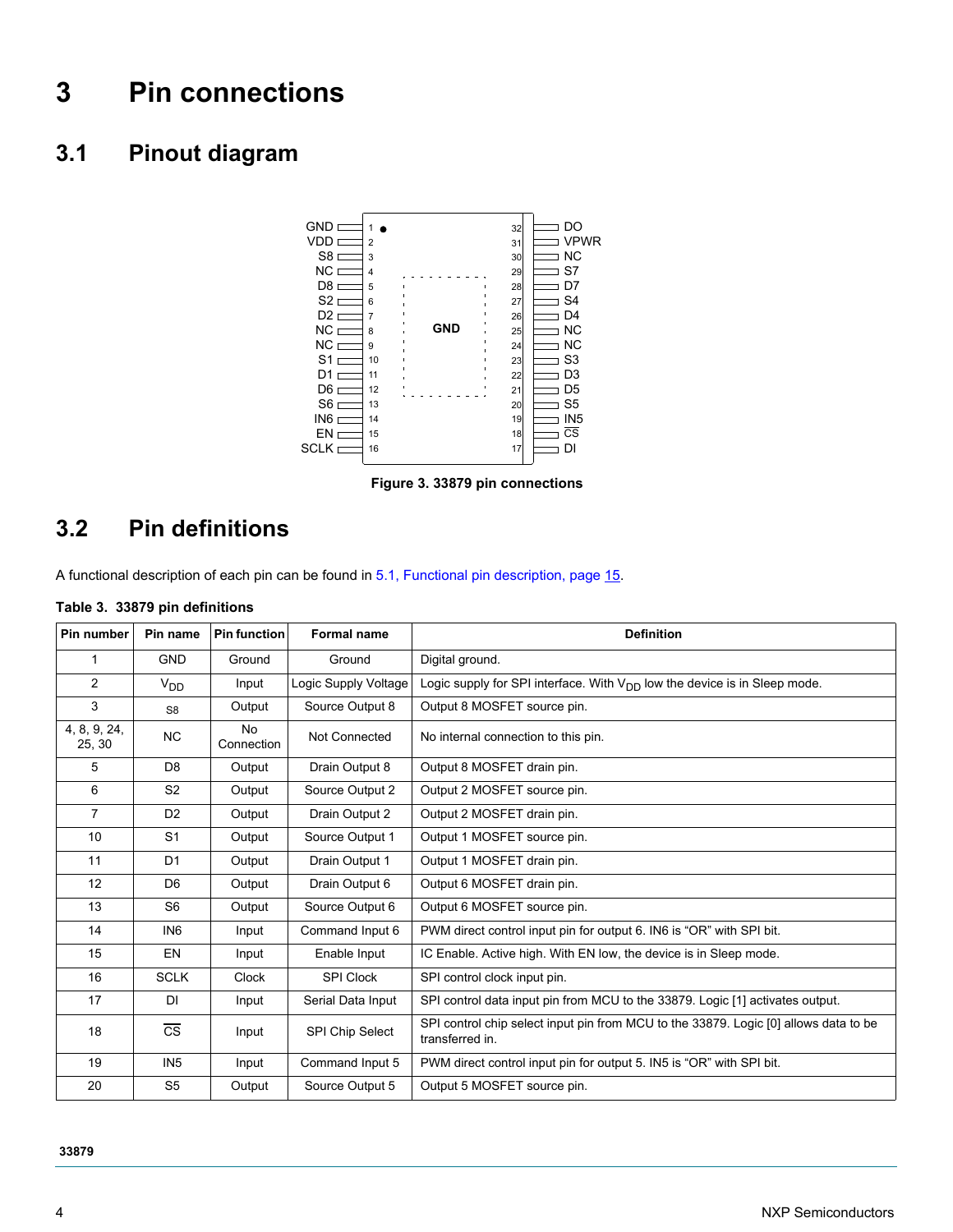#### **Table 3. 33879 pin definitions (continued)**

| Pin number | <b>Pin function</b><br>Pin name<br><b>Formal name</b> |        |                    | <b>Definition</b>                                                                                                                                                        |
|------------|-------------------------------------------------------|--------|--------------------|--------------------------------------------------------------------------------------------------------------------------------------------------------------------------|
| 21         | D <sub>5</sub>                                        | Output | Drain Output 5     | Output 5 MOSFET drain pin.                                                                                                                                               |
| 22         | D <sub>3</sub>                                        | Output | Drain Output 3     | Output 3 MOSFET drain pin.                                                                                                                                               |
| 23         | S <sub>3</sub>                                        | Output | Source Output 3    | Output 3 MOSFET source pin.                                                                                                                                              |
| 26         | D <sub>4</sub>                                        | Output | Drain Output 4     | Output 4 MOSFET drain pin.                                                                                                                                               |
| 27         | S4                                                    | Output | Source Output 4    | Output 4 MOSFET source pin.                                                                                                                                              |
| 28         | D7                                                    | Output | Drain Output 7     | Output 7 MOSFET drain pin.                                                                                                                                               |
| 29         | S7                                                    | Output | Source Output 7    | Output 7 MOSFET source pin.                                                                                                                                              |
| 31         | V <sub>PWR</sub>                                      | Input  | Battery Input      | Power supply pin to the 33879. $V_{\text{PWR}}$ has internal reverse battery protection.                                                                                 |
| 32         | DO                                                    | Output | Serial Data Output | SPI control data output pin from the 33879 to the MCU. DO=0 no fault, DO=1 specific<br>output has fault.                                                                 |
| 33         | <b>EP</b>                                             | Ground | <b>Exposed Pad</b> | Device performs as specified with the Exposed Pad un-terminated (floating) however,<br>it is recommended the exposed pad be terminated to pin 1 (GND) and system ground. |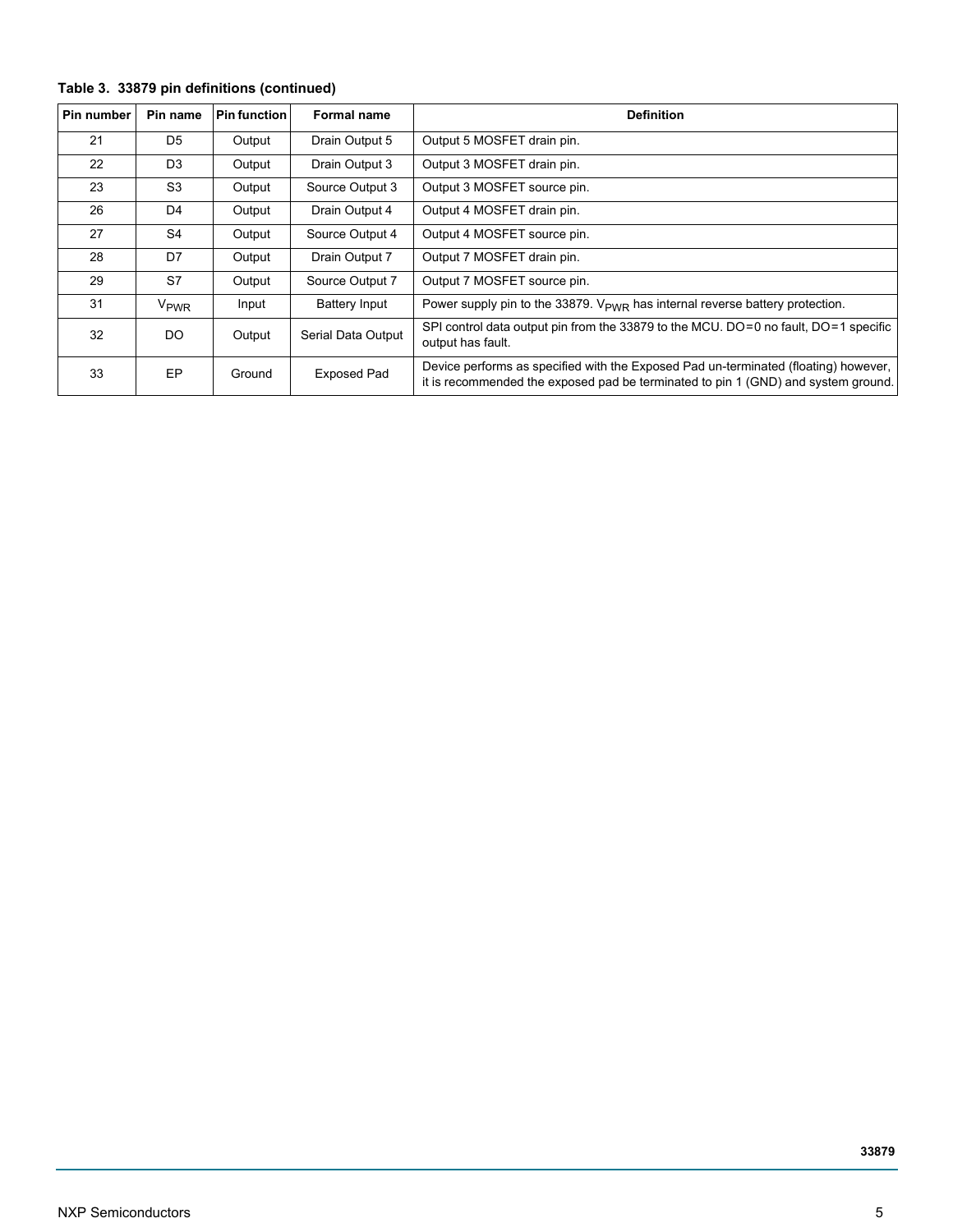# **4 Electrical characteristics**

## **4.1 Maximum ratings**

#### **Table 4. 33879 maximum ratings**

All voltages are with respect to ground unless otherwise noted. Exceeding these ratings may cause a malfunction or permanent damage to the device.

| Symbol                                                                    | <b>Ratings</b>                                                                                                                 | Value                          | Unit     | <b>Notes</b> |
|---------------------------------------------------------------------------|--------------------------------------------------------------------------------------------------------------------------------|--------------------------------|----------|--------------|
| <b>Electrical ratings</b>                                                 |                                                                                                                                |                                |          |              |
| V <sub>DD</sub>                                                           | V <sub>DD</sub> Supply Voltage                                                                                                 | $-0.3$ to $7.0$                | $V_{DC}$ | (1)          |
|                                                                           | $\overline{\text{CS}}$ , DI, DO, SCLK, IN5, IN6, and EN                                                                        | $-0.3$ to $7.0$                | $V_{DC}$ | (1)          |
| V <sub>PWR</sub>                                                          | V <sub>PWR</sub> Supply Voltage<br>$\cdot$ 33879<br>$\cdot$ 33879A                                                             | $-16$ to $40$<br>$-16$ to $45$ | $V_{DC}$ | (1)          |
| E <sub>CLAMP</sub>                                                        | <b>Output Clamp Energy</b>                                                                                                     | 50                             | mJ       | (2)          |
| $V_{ESD1}$<br>V <sub>ESD2</sub><br>V <sub>ESD1</sub><br>V <sub>ESD2</sub> | <b>ESD Voltage</b><br>• Human Body Model 33879<br>• Machine Model 33879<br>• Human Body Model 33879A<br>• Machine Model 33879A | ±450<br>±100<br>±2000<br>±200  | V        | (3)          |

**Thermal ratings**

| $T_A$<br>Tյ<br>$T_{\rm C}$       | <b>Operating Temperature</b><br>• Ambient<br>• Junction<br>$\cdot$ Case                         | $-40$ to 125<br>$-40$ to 150<br>$-40$ to 125 | $^{\circ}C$   |          |
|----------------------------------|-------------------------------------------------------------------------------------------------|----------------------------------------------|---------------|----------|
| $T_{\mathsf{STG}}$               | Storage Temperature                                                                             | $-55$ to 150                                 | $^{\circ}C$   |          |
| $P_D$                            | Power Dissipation                                                                               | 1.7                                          | W             | (4)      |
| $R_{\theta$ JA<br>$R_{\theta$ JC | <b>Thermal Resistance</b><br>• Junction to Ambient<br>• Between the Die and the Exposed Die Pad | 71<br>1.2                                    | $\degree$ C/W |          |
| $\mathsf{T}_{\mathsf{PPRT}}$     | Peak Package Reflow Temperature During Reflow                                                   | Note 6                                       | °C            | (5), (6) |

<span id="page-5-0"></span>Notes

- <span id="page-5-6"></span>1. Exceeding these limits may cause malfunction or permanent damage to the device.
- <span id="page-5-1"></span>2. Maximum output clamp energy capability at 150°C junction temperature using single non-repetitive pulse method with I = 350 mA.
- <span id="page-5-2"></span>3. ESD1 testing is performed in accordance with the Human Body Model (C<sub>ZAP</sub> = 100 pF, R<sub>ZAP</sub> = 1500 Ω), ESD2 testing is performed in accordance with the Machine Model (C<sub>ZAP</sub> = 200 pF, R<sub>ZAP</sub> = 0  $\Omega$ ).
- <span id="page-5-3"></span>4. Maximum power dissipation at  $T_A = 25$  °C with no heatsink used.

<span id="page-5-4"></span>5. Pin soldering temperature limit is for 10 seconds maximum duration. Not designed for immersion soldering. Exceeding these limits may cause malfunction or permanent damage to the device.

<span id="page-5-5"></span>6. [NXP's Package Reflow capability meets Pb-free requirements for JEDEC standard J-STD-020C. For Peak Package Reflow Temperature and](http://www.freescale.com)  [Moisture Sensitivity Levels \(MSL\), Go to www.NXP.com, search by part number \[e.g. remove prefixes/suffixes and enter the core ID to view all](http://www.freescale.com)  orderable parts. (i.e. MC33xxxD enter 33xxx), and review parametrics.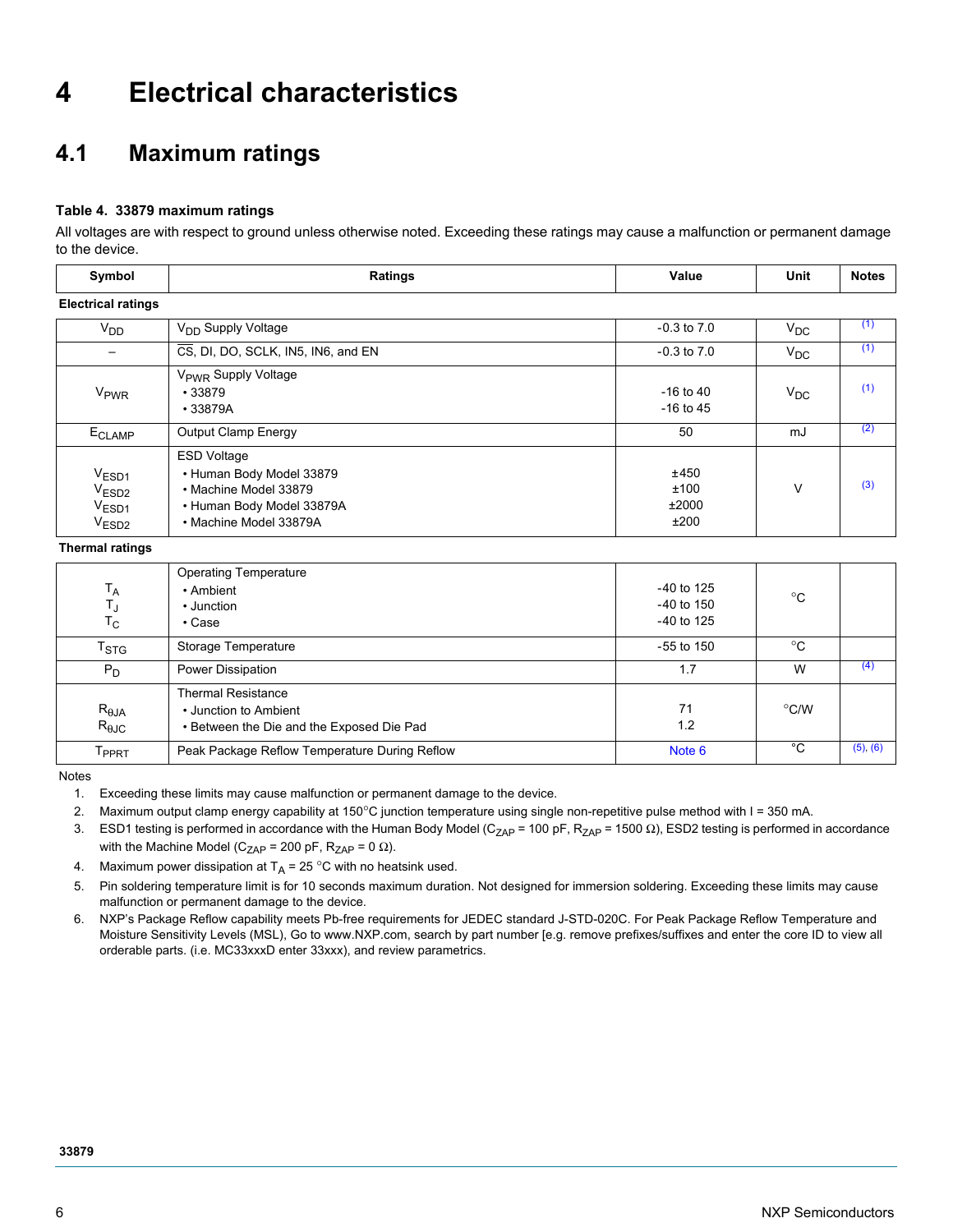## **4.2 Static electrical characteristics**

#### **Table 5. Static electrical characteristics**

Characteristics noted under conditions 3.1 V ≤ V<sub>DD</sub> ≤ 5.5 V, 5.5 V ≤ V<sub>PWR</sub> ≤ 18 V, -40 °C ≤ T<sub>C</sub> ≤ 125 °C, unless otherwise noted. Where applicable, typical values reflect the parameter's approximate average value with V<sub>PWR</sub> = 13 V, T<sub>A</sub> = 25 °C.

| Symbol                   | Characteristic                                                                                                                                                                            | Min.       | Typ.                     | Max.         | Unit         | <b>Notes</b> |
|--------------------------|-------------------------------------------------------------------------------------------------------------------------------------------------------------------------------------------|------------|--------------------------|--------------|--------------|--------------|
| Power input              |                                                                                                                                                                                           |            |                          |              |              |              |
| $V_{PWR(FO)}$            | Supply Voltage Range<br>• Fully Operational 33879<br>•33879A                                                                                                                              | 5.5<br>5.5 |                          | 26.5<br>27.5 | V            |              |
| $I_{PWR(ON)}$            | <b>Supply Current</b>                                                                                                                                                                     |            | 14                       | 24           | mA           |              |
| $I_{PWR}(SS)$            | Sleep State Supply Current<br>$\cdot$ V <sub>DD</sub> or EN $\leq$ 0.8 V, V <sub>PWR</sub> = 13 V                                                                                         |            | 2.0                      | 5.0          | μA           |              |
| I <sub>VDD</sub> (SS)    | Sleep State Supply Current<br>$\cdot$ EN $\leq$ 0.8 V, V <sub>DD</sub> = 5.5 V                                                                                                            |            | 2.0                      | 5.0          | μA           |              |
| V <sub>PWR(OV)</sub>     | V <sub>PWR</sub> Overvoltage Shutdown Threshold Voltage<br>•33879<br>•33879A                                                                                                              | 27<br>28   | 28.5<br>30               | 32<br>33     | V            |              |
| V <sub>PWR(OV-HYS)</sub> | V <sub>PWR</sub> Overvoltage Shutdown Hysteresis Voltage                                                                                                                                  | 0.2        | 1.5                      | 2.5          | $\vee$       |              |
| V <sub>PWR(UV)</sub>     | V <sub>PWR</sub> Undervoltage Shutdown Threshold Voltage                                                                                                                                  | 3.0        | 4.0                      | 5.0          | $\vee$       |              |
| V <sub>PWR(UV-HYS)</sub> | V <sub>PWR</sub> Undervoltage Shutdown Hysteresis Voltage                                                                                                                                 | 300        | 500                      | 700          | mV           |              |
| <b>V<sub>DD</sub></b>    | Logic Supply Voltage                                                                                                                                                                      | 3.1        |                          | 5.5          | $\vee$       |              |
| l <sub>DD</sub>          | Logic Supply Current                                                                                                                                                                      | 250        | 400                      | 700          | μA           |              |
| $V_{DD(SS)}$             | Logic Supply Sleep State Threshold Voltage                                                                                                                                                | 0.8        | 2.5                      | 3.0          | $\mathsf{V}$ |              |
| Power output             |                                                                                                                                                                                           |            |                          |              |              |              |
| $R_{DS(on)}$             | Drain-to-Source ON Resistance ( $I_{OUT}$ = 0.350 A, $V_{PWR}$ = 13 V)<br>• $T_{\rm J}$ = 125°C<br>$T_{\rm J}$ = 25 $^{\circ}$ C<br>$T_{\rm J}$ = -40°C                                   |            | 0.75                     | 1.4          | Ω            |              |
| $I_{OUT(LIM)}$           | Output Self Limiting Current High-side and Low-side Configurations                                                                                                                        | 0.6        | $\overline{\phantom{0}}$ | $1.2$        | Α            |              |
| VOUT(FLT-TH)             | Output Fault Detection Voltage Threshold Outputs Programmed OFF<br>•33879<br>•33879A                                                                                                      | 2.5<br>2.5 | 4.0<br>4.0               | 4.5<br>5.0   | V            | (7)          |
| lOUT(FLT-TH)             | Output Fault Detection Current @ Threshold, High-side Configuration<br>Outputs Programmed OFF<br>•33879<br>•33879A                                                                        | 35<br>35   | 55<br>55                 | 90<br>150    | μA           |              |
| <b>OUT(FLT-TH)</b>       | Output Fault Detection Current @ Threshold, Low-side Configuration<br>Outputs Programmed OFF<br>•33879<br>•33879A                                                                         | 20<br>20   | 30<br>30                 | 60<br>115    | μA           |              |
| loco                     | Output OFF Open Load Detection Current, High-side Configuration<br>• V <sub>DRAIN</sub> = 16 V, V <sub>SOURCE</sub> = 0 V, Outputs Programmed OFF,<br>$V_{PWR}$ = 16 V<br>33879<br>33879A | 65<br>60   | 100<br>100               | 160<br>190   | μA           |              |

<span id="page-6-4"></span><span id="page-6-3"></span><span id="page-6-2"></span><span id="page-6-1"></span>Notes

<span id="page-6-0"></span>7. Output fault detection thresholds with outputs programmed OFF. Output fault detect thresholds are the same for output open and shorts.

**33879**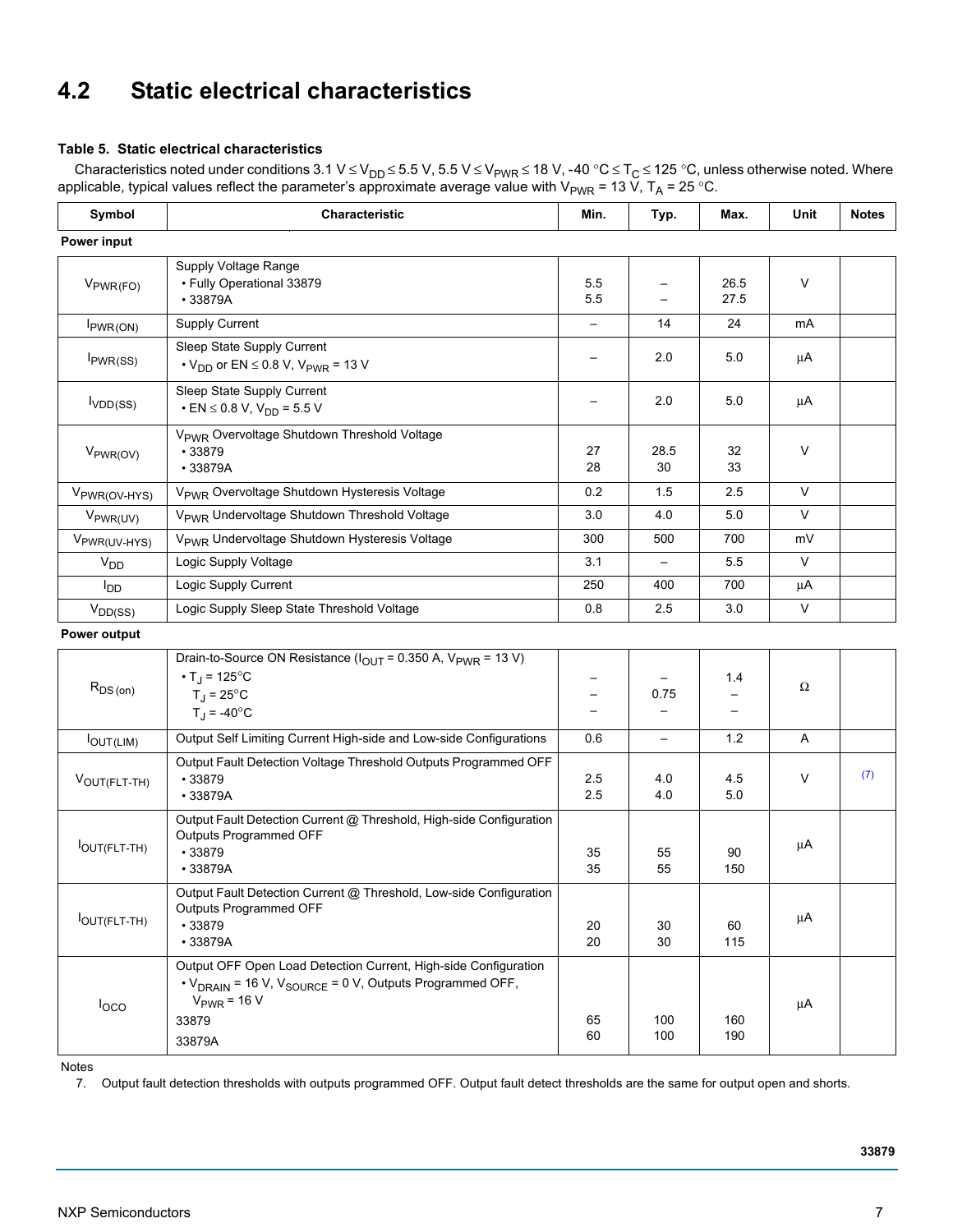#### **Table 5. Static electrical characteristics (continued)**

Characteristics noted under conditions 3.1 V ≤ V<sub>DD</sub> ≤ 5.5 V, 5.5 V ≤ V<sub>PWR</sub> ≤ 18 V, -40 °C ≤ T<sub>C</sub> ≤ 125 °C, unless otherwise noted. Where applicable, typical values reflect the parameter's approximate average value with V<sub>PWR</sub> = 13 V, T<sub>A</sub> = 25 °C.

<span id="page-7-2"></span>

| Symbol                                | Characteristic                                                                                                                                                                          | Min.                | Typ.                     | Max.                | Unit         | <b>Notes</b> |
|---------------------------------------|-----------------------------------------------------------------------------------------------------------------------------------------------------------------------------------------|---------------------|--------------------------|---------------------|--------------|--------------|
| Power output (continued)              |                                                                                                                                                                                         |                     |                          |                     |              |              |
| $I_{\rm OCO}$                         | Output OFF Open Load Detection Current, Low-side Configuration<br>V <sub>DRAIN</sub> = 16 V, V <sub>SOURCE</sub> = 0 V, Outputs Programmed OFF,<br>$V_{PWR}$ =16 V<br>•33879<br>•33879A | 40<br>40            | 75<br>75                 | 135<br>150          | μA           |              |
| $V_{OC(LSD)}$                         | Output Clamp Voltage Low-side Drive<br>$\cdot I_D = 10 \text{ mA}$                                                                                                                      | 40                  | 45                       | 55                  | V            |              |
| $V_{OC(HSD)}$                         | Output Clamp Voltage High-side Drive<br>$\cdot I_S = -10$ mA                                                                                                                            | $-15$               | $-20$                    | $-25$               | V            |              |
| OUT(LKG)                              | Output Leakage Current High-side and Low-side Configurations<br>$\cdot$ V <sub>DD</sub> = 0 V, V <sub>DRAIN</sub> = 16 V, V <sub>SOURCE</sub> = 0 V                                     |                     |                          | 5.0                 | μA           |              |
| <b>IOUT(LKG)</b>                      | Output Leakage Current Low-side Configuration<br>$\cdot$ V <sub>DD</sub> = 5.0 V, V <sub>DRAIN</sub> = 16 V, V <sub>SOURCE</sub> = 0 V, Open Load Detection<br><b>Current Disabled</b>  |                     |                          | $5.0\,$             | μA           |              |
| $I_{OUT(LKG)}$                        | Output Leakage Current High-side Configuration<br>$\cdot$ V <sub>DD</sub> = 5.0 V, V <sub>DRAIN</sub> = 16 V, V <sub>SOURCE</sub> = 0 V, Open Load Detection<br><b>Current Disabled</b> |                     |                          | 20                  | μA           |              |
| T <sub>LIM</sub>                      | Overtemperature Shutdown                                                                                                                                                                | 155                 | $\qquad \qquad -$        | 185                 | $^{\circ}C$  | (8)          |
| $T_{LIM(HYS)}$                        | Overtemperature Shutdown Hysteresis                                                                                                                                                     | 5.0                 | 10                       | 15                  | $^{\circ}C$  | (8)          |
| <b>Digital interface</b>              |                                                                                                                                                                                         |                     |                          |                     |              |              |
| $V_{\text{IH}}$                       | Input Logic High-voltage Thresholds                                                                                                                                                     | 0.7 V <sub>DD</sub> | $\overline{\phantom{0}}$ | $V_{DD}$ + 0.3      | $\vee$       | (9)          |
| $V_{IL}$                              | Input Logic Low-voltage Thresholds                                                                                                                                                      | GND-0.3             |                          | 0.2 V <sub>DD</sub> | V            | (9)          |
| $I_{IN5, I_{IN6, I_{EN}}$             | IN5, IN6, EN Input Logic Current<br>$\cdot$ IN5, IN6, EN = 0 V                                                                                                                          | $-10$               |                          | 10                  | $\mu A$      |              |
| I <sub>IN5</sub> , I <sub>IN6</sub> , | IN5, IN6 Pull-down Current<br>$\cdot$ 0.8 to $_{5.0}$ v                                                                                                                                 | 30                  | 45                       | 100                 | μA           |              |
| $I_{EN}$                              | EN Pull-down Current, EN = 5.0 V<br>•33879<br>•33879A                                                                                                                                   | 20<br>20            | 45<br>45                 | 100<br>110          | μA           |              |
| $I_{SCK}$ , $I_{DI}$ , $I_{TRI-DO}$   | SCLK, DI Input, Tri-state DO Output<br>$\cdot$ 0 to 5.0 V                                                                                                                               | $-10$               |                          | 10                  | μA           |              |
| $I_{CS}$                              | CS Input Current<br>$\cdot \overline{\text{CS}} = \text{V}_{\text{DD}}$                                                                                                                 | $-10$               |                          | 10                  | μA           |              |
| $I_{CS}$                              | CS Pull-up Current<br>$\cdot \overline{\text{CS}} = 0 \text{ V}$                                                                                                                        | $-30$               | —                        | $-100$              | μA           |              |
| $I_{CS(LKG)}$                         | $\overline{\text{CS}}$ Leakage Current to $V_{DD}$<br>$\cdot \overline{CS} = 5.0 \text{ V}, V_{DD} = 0 \text{ V}$                                                                       |                     |                          | 10                  | μA           |              |
| V <sub>DOHIGH</sub>                   | DO High State Output Voltage<br>$\cdot$ $I_{DO-HIGH}$ = -1.6 mA                                                                                                                         | $V_{DD} - 0.4$      |                          | $V_{DD}$            | $\mathsf{V}$ |              |

<span id="page-7-3"></span><span id="page-7-0"></span>Notes

8. This parameter is guaranteed by design; however, it is not production tested.

<span id="page-7-1"></span>9. Upper and lower logic threshold voltage levels apply to DI, CS, SCLK, IN5, IN6, and EN.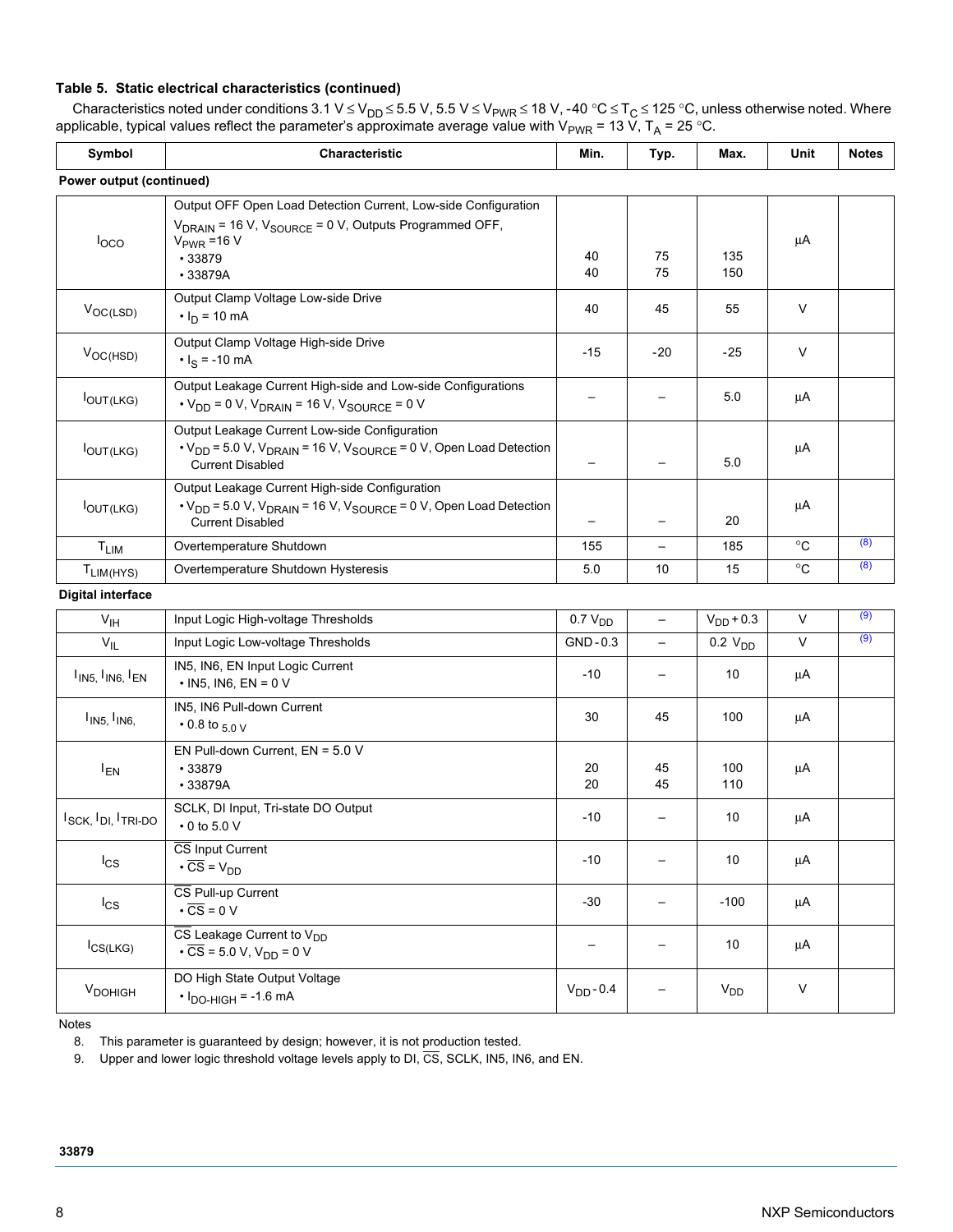#### **Table 5. Static electrical characteristics (continued)**

Characteristics noted under conditions 3.1 V ≤ V<sub>DD</sub> ≤ 5.5 V, 5.5 V ≤ V<sub>PWR</sub> ≤ 18 V, -40 °C ≤ T<sub>C</sub> ≤ 125 °C, unless otherwise noted. Where applicable, typical values reflect the parameter's approximate average value with V<sub>PWR</sub> = 13 V, T<sub>A</sub> = 25 °C.

| Symbol                        | <b>Characteristic</b>                                        | Min. | Typ. | Max. | Unit | <b>Notes</b> |  |  |  |  |
|-------------------------------|--------------------------------------------------------------|------|------|------|------|--------------|--|--|--|--|
| digital interface (continued) |                                                              |      |      |      |      |              |  |  |  |  |
| V <sub>DOLOW</sub>            | DO Low State Output Voltage<br>$\cdot$ $I_{DO-LOW}$ = 1.6 mA |      |      | 0.4  |      |              |  |  |  |  |
| $C_{\text{IN}}$               | Input Capacitance on SCLK, DI, Tri-state DO, IN5, IN6, EN    |      |      | 20   | pF   | (10)         |  |  |  |  |

Notes

<span id="page-8-0"></span>10. This parameter is guaranteed by design; however, it is not production tested.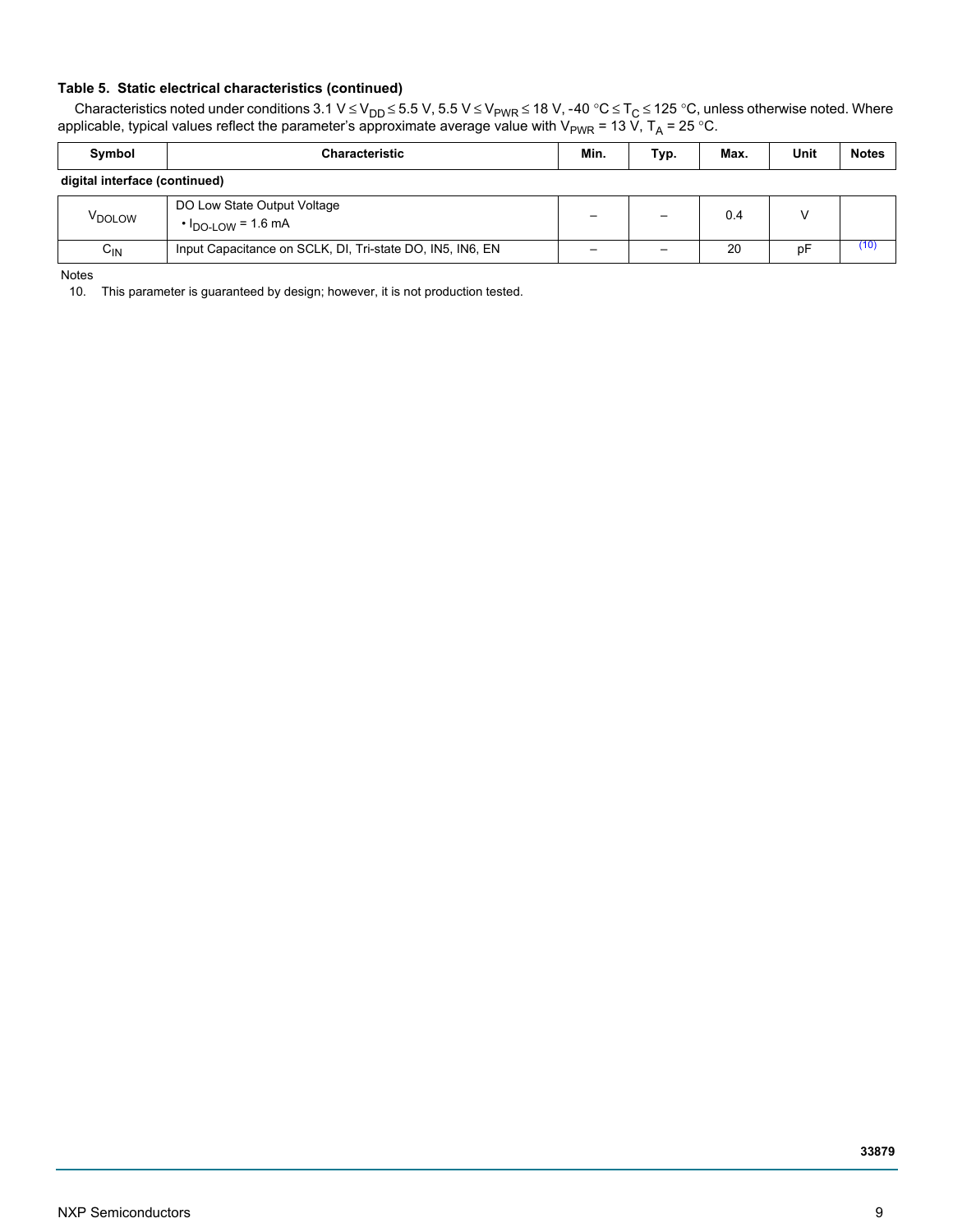# **4.3 Dynamic electrical characteristics**

#### **Table 6. Dynamic electrical characteristics**

Characteristics noted under conditions 3.1 V ≤ V<sub>DD</sub> ≤ 5.5 V, 5.5 V ≤ V<sub>PWR</sub> ≤ 18 V, -40 °C ≤ T<sub>C</sub> ≤ 125 °C, unless otherwise noted. Where applicable, typical values reflect the parameter's approximate average value with  $V_{PWR}$  = 13 V, T<sub>A</sub> = 25 °C.

| Symbol                                   | Characteristic                                                                                                 | Min.                     | Typ.                     | Max.                     | Unit       | <b>Notes</b> |
|------------------------------------------|----------------------------------------------------------------------------------------------------------------|--------------------------|--------------------------|--------------------------|------------|--------------|
| Power output timing                      |                                                                                                                |                          |                          |                          |            |              |
| $t_{SR(RISE)}$                           | Output Slew Rate Low-side Configuration<br>$\cdot$ R <sub>LOAD</sub> = 620 $\Omega$ , C <sub>L</sub> = 200pF   | 0.1                      | 0.5                      | 1.0                      | $V/\mu s$  | (11)         |
| $t_{SR(FALL)}$                           | Output Slew Rate Low-side Configuration<br>$\cdot$ R <sub>I OAD</sub> = 620 $\Omega$ , C <sub>L</sub> = 200 pF | 0.1                      | 0.5                      | 1.0                      | $V/\mu s$  | (11)         |
| $t_{SR(RISE)}$                           | Output Rise Time High-side Configuration<br>$\cdot$ R <sub>LOAD</sub> = 620 $\Omega$ , C <sub>L</sub> = 200 pF | 0.1                      | 0.3                      | 1.0                      | $V/\mu s$  | (11)         |
| $t_{\text{SR}(\text{FALL})}$             | Output Fall Time High-side Configuration<br>$\cdot$ R <sub>LOAD</sub> = 620 $\Omega$ , C <sub>L</sub> = 200 pF | 0.1                      | 0.3                      | 1.0                      | $V/\mu s$  | (11)         |
| $t_{\text{DLY(ON)}}$                     | Output Turn ON Delay Time, High-side and Low-side Configuration                                                | 1.0                      | 15                       | 50                       | μs         | (12)         |
| $t_{\text{DLY(OFF)}}$                    | Output Turn OFF Delay Time, High-side and Low-side Configuration                                               | 1.0                      | 30                       | 100                      | μs         | (12)         |
| $t_{FAULT}$                              | Output Fault Delay Time                                                                                        | 100                      | $\overline{\phantom{0}}$ | 300                      | μs         | (13)         |
| t <sub>POR</sub>                         | Power-ON Reset Delay<br>• Delay Time Required from Rising Edge of EN and V <sub>DD</sub> to SPI Active         | 100                      | $\overline{\phantom{0}}$ |                          | μs         |              |
| t <sub>RESET</sub>                       | Low-State Duration on V <sub>DD</sub> or EN for Reset<br>$\cdot$ V <sub>DD</sub> or EN $\leq$ 0.2 V            | 100                      |                          |                          | μs         |              |
| Digital interface timing <sup>(14)</sup> |                                                                                                                |                          |                          |                          |            |              |
| $f_{\rm SPI}$                            | Recommended Frequency of SPI Operation                                                                         | $\overline{\phantom{0}}$ | 4.0                      | $\overline{\phantom{0}}$ | <b>MHz</b> | (14)         |
| t <sub>LEAD</sub>                        | Falling Edge of CS to Rising Edge of SCLK (Required Setup Time)                                                | 100                      | $\qquad \qquad -$        |                          | ns         |              |
| $t_{LAG}$                                | Falling Edge of SCLK to Rising Edge of CS (Required Setup Time)                                                | 50                       | $\overline{\phantom{0}}$ |                          | ns         |              |
| $t_{\text{DI(SU)}}$                      | DI to Falling Edge of SCLK (Required Setup Time)                                                               | 16                       | $\qquad \qquad -$        | $\qquad \qquad -$        | ns         |              |
| $t_{DI(HOLD)}$                           | Falling Edge of SCLK to DI (Required Hold Time)                                                                | 20                       | $\qquad \qquad -$        | $\qquad \qquad -$        | ns         |              |
| $t_{R(DI)}$                              | DI, CS, SCLK Signal Rise Time                                                                                  | $\overline{\phantom{0}}$ | 5.0                      | $\overline{\phantom{0}}$ | ns         | (15)         |
| $t_{F(DI)}$                              | DI, CS, SCLK Signal Fall Time                                                                                  | $\overline{\phantom{0}}$ | 5.0                      | $\overline{\phantom{0}}$ | ns         | (15)         |
| $t_{\text{DO(EN)}}$                      | Time from Falling Edge of CS to DO Low-impedance                                                               | $\qquad \qquad -$        | $\qquad \qquad -$        | 55                       | ns         | (16)         |
| $t_{\text{DO(DIS)}}$                     | Time from Rising Edge of CS to DO High-impedance                                                               | $\qquad \qquad -$        | $\qquad \qquad -$        | 55                       | ns         | (17)         |
| t <sub>VALID</sub>                       | Time from Rising Edge of SCLK to DO Data Valid                                                                 |                          | 25                       | 55                       | ns         | (18)         |

Notes

<span id="page-9-0"></span>11. Output slew rate respectively measured across a 620 Ω resistive load at 10 to 90 percent and 90 to 10 percent voltage points.

 $C_L$  capacitor is connected from Drain or Source output to Ground.

<span id="page-9-1"></span>12. Output turn ON and OFF delay time measured from 50 percent rising edge of CS to the beginning of the 10 and 90 percent transition points.

<span id="page-9-2"></span>13. Duration of fault before fault bit is set. Duration between access times must be greater than 300 μs to read faults.

<span id="page-9-3"></span>14. This parameter is guaranteed by design. Production test equipment uses 4.16 MHz, 5.5 V/3.1 V SPI interface.

<span id="page-9-4"></span>15. Rise and Fall time of incoming DI, CS, and SCLK signals suggested for design consideration to prevent the occurrence of double pulsing.

<span id="page-9-5"></span>16. Time required for output status data to be available for use at DO pin.

<span id="page-9-6"></span>17. Time required for output status data to be terminated at DO pin.

<span id="page-9-7"></span>18. Time required to obtain valid data out from DO following the rise of SCLK.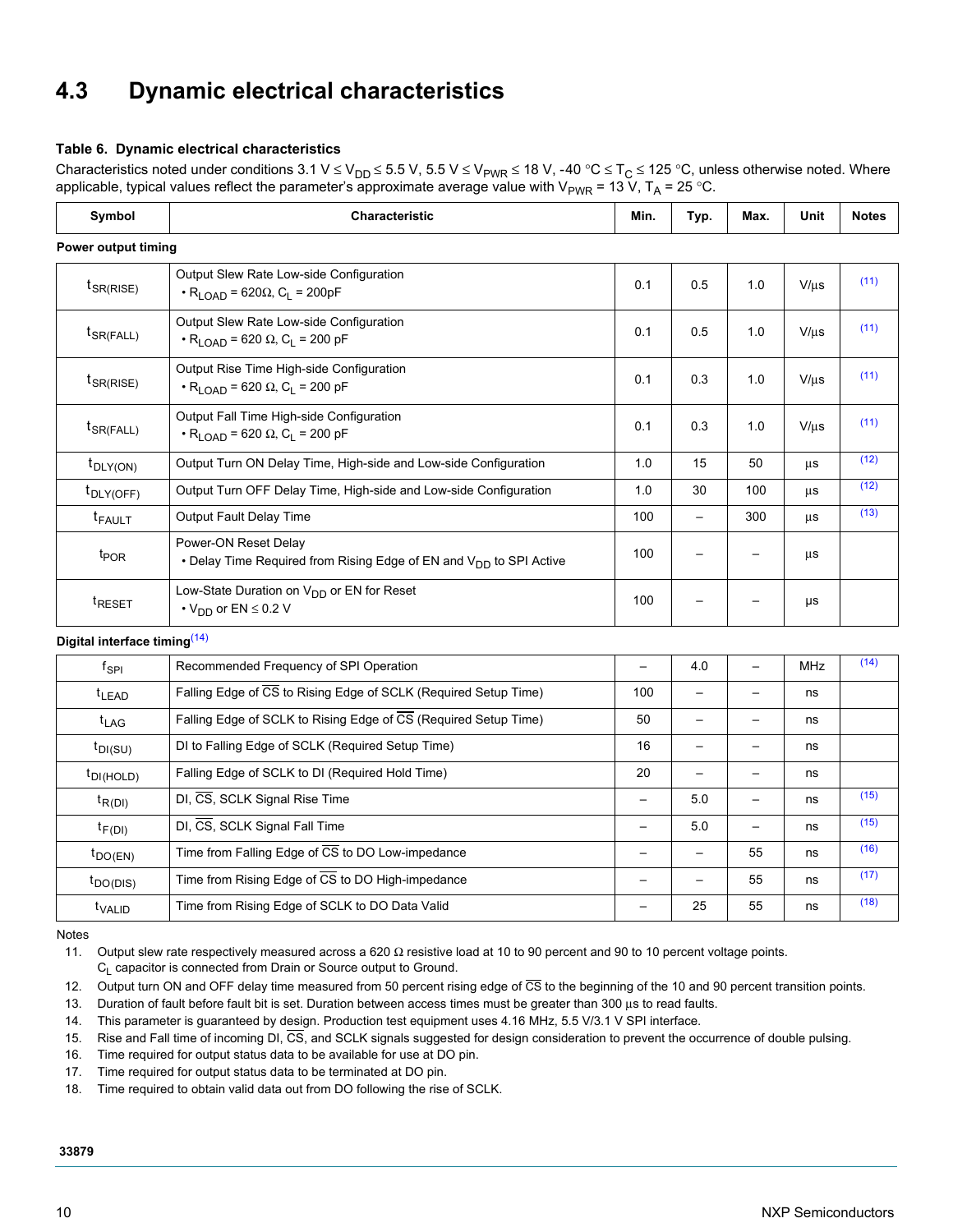# **4.4 Timing diagrams**

 $\overline{\phantom{a}}$ 







#### **Figure 5. Valid data delay time and valid time test circuit**



 **Figure 6. Valid data delay time and valid time waveforms**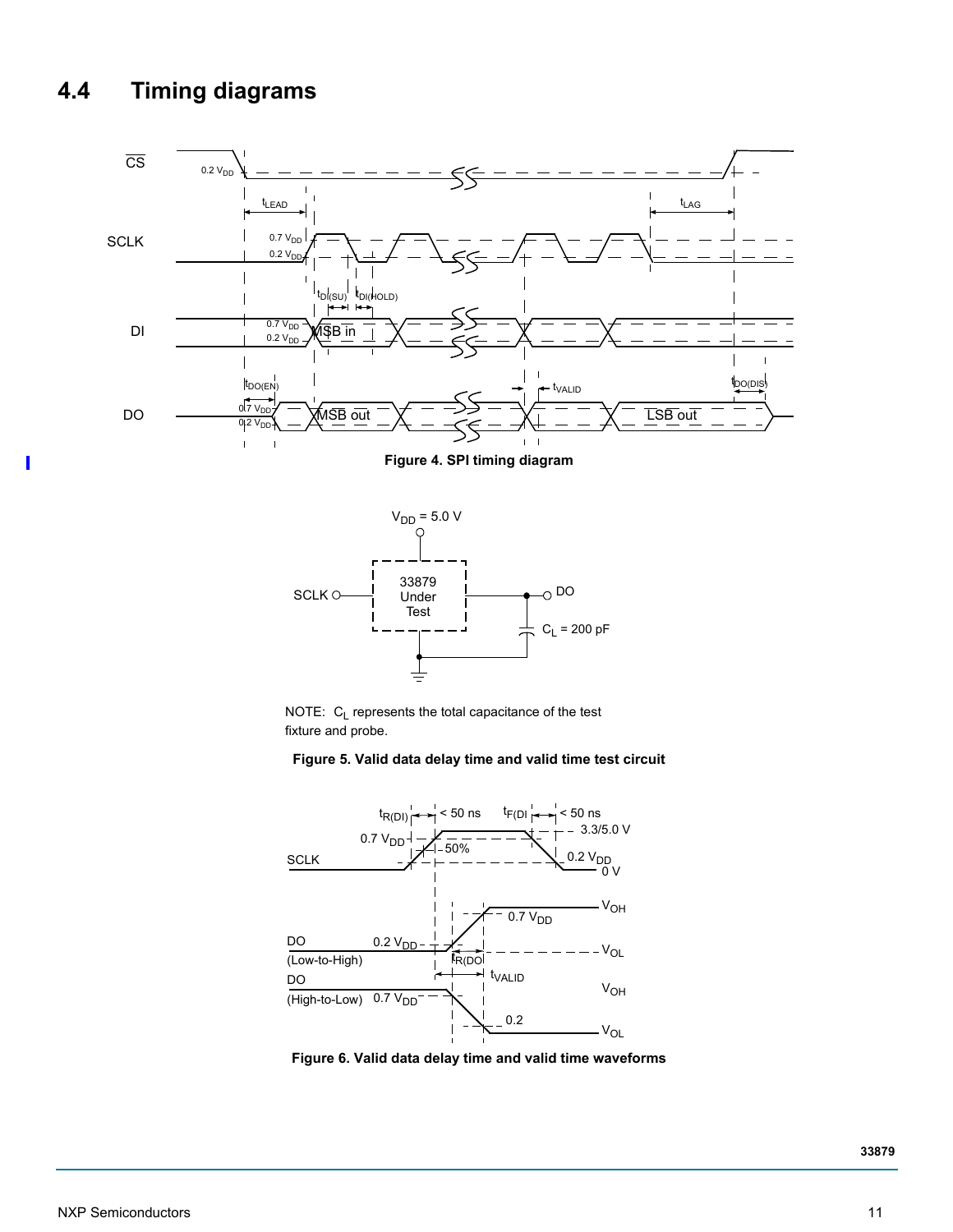

 **Figure 7. Enable and disable time waveforms**

# **4.5 Typical electrical characteristics**

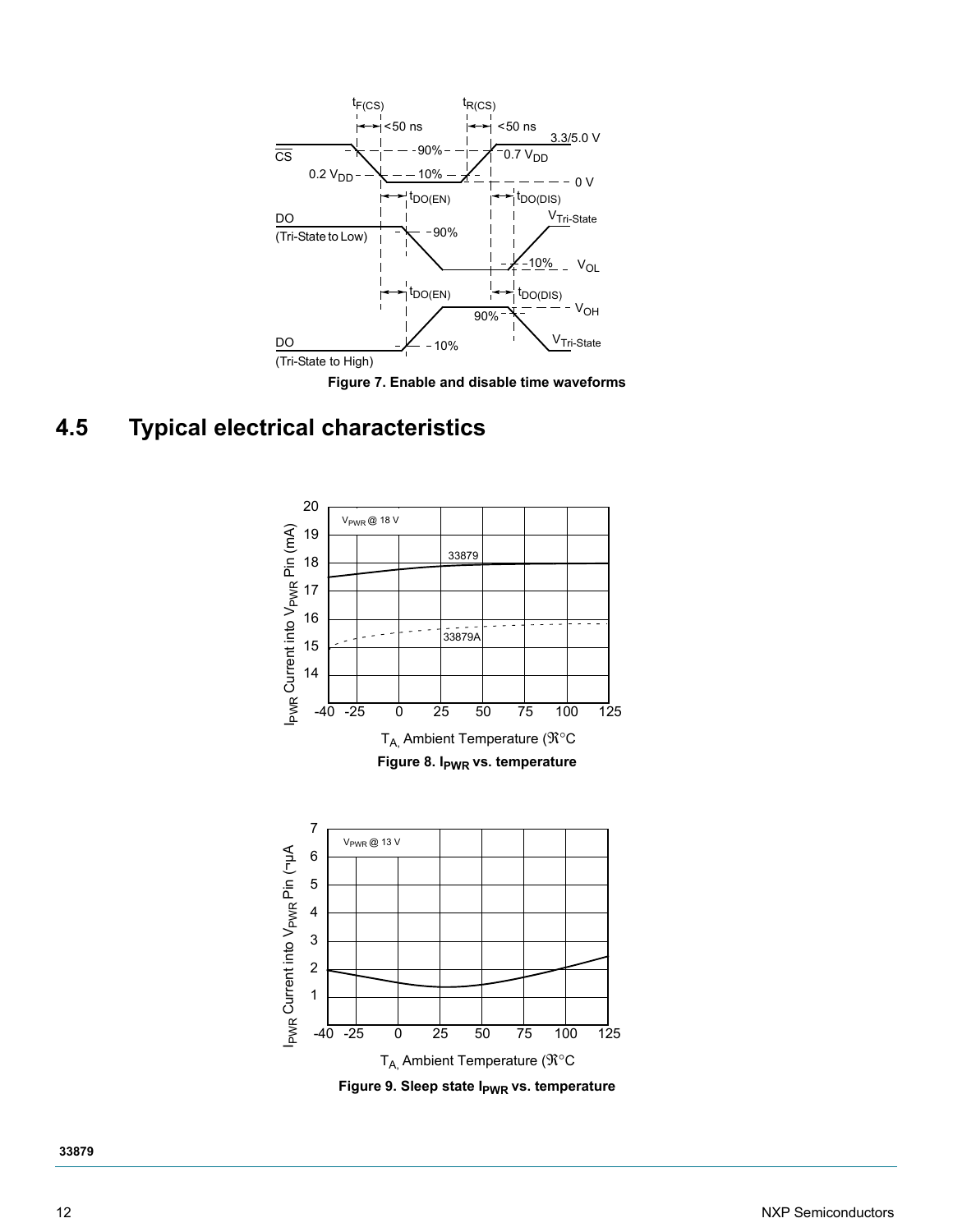

**Figure 10. Sleep state I<sub>PWR</sub> vs. V<sub>PWR</sub>** 



Figure 11. R<sub>DS(ON)</sub> vs. temperature at 350 mA



Figure 12. R<sub>DS(ON)</sub> vs. V<sub>PWR</sub> at 350 mA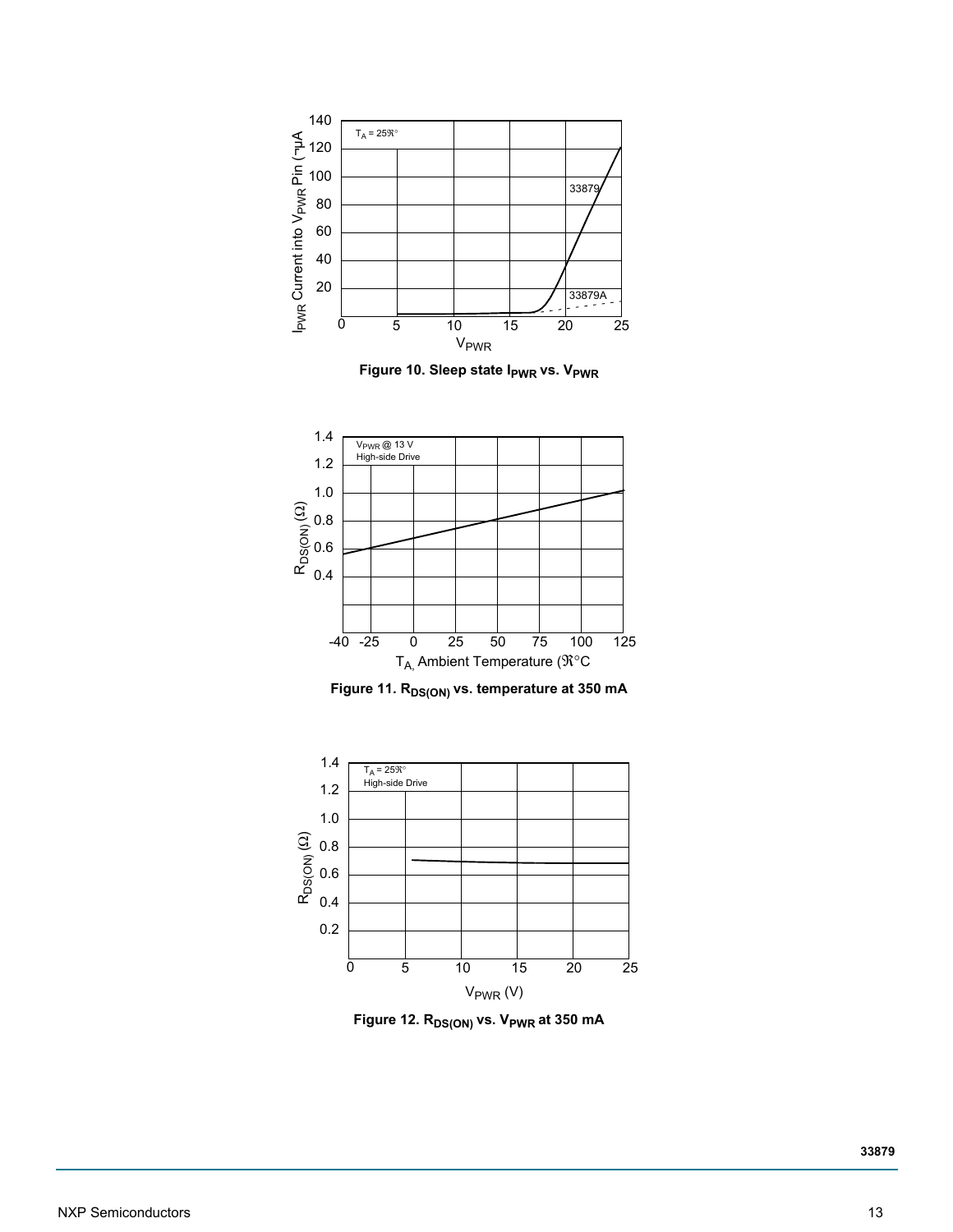

 **Figure 13. Open load detection current at threshold**



<span id="page-13-0"></span> **Figure 14. Open load detection threshold vs. temperature**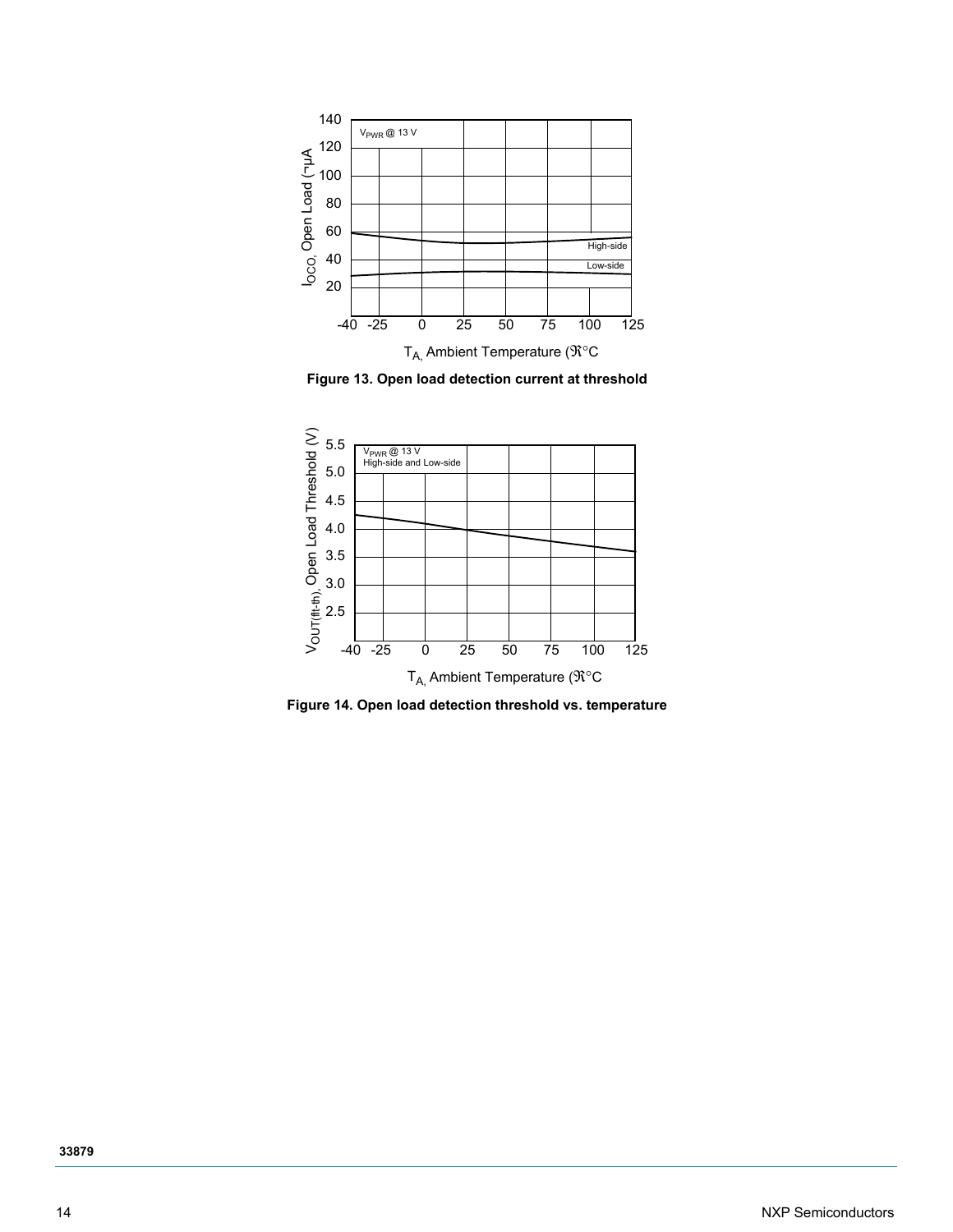# **5 Functional description**

# <span id="page-14-0"></span>**5.1 Functional pin description**

## **5.1.1 CS pin**

The system MCU selects the 33879 with which to communicate through the use of the chip select  $\overline{CS}$  pin. Logic low on  $\overline{CS}$  enables the data output (DO) driver and allows data to be transferred from the MCU to the 33879 and vice versa. Data clocked into the 33879 is acted upon on the rising edge of  $\overline{CS}$ . To avoid any spurious data, it is essential the high-to-low transition of the  $\overline{CS}$  signal occur only when the SPI clock (SCLK) is in a logic low state.

## **5.1.2 SCLK pin**

The SCLK pin clocks the internal shift registers of the 33879. The serial data input (DI) pin is latched into the input shift register on the falling edge of the SCLK. The serial data output (DO) pin shifts data out of the shift register on the rising edge of the SCLK signal. False clocking of the shift register must be avoided to ensure validity of data. It is essential the SCLK pin be in a logic low state when the  $\overline{\text{CS}}$  pin makes any transition. For this reason, it is recommended the SCLK pin is commanded to a logic low state when the device is not accessed (CS in logic high state). With CS in a logic high state, signals present on SCLK and DI are ignored and the DO output is in tri-state.

## **5.1.3 DI pin**

The DI pin is used for serial instruction data input. DI information is latched into the input register on the falling edge of SCLK. A logic high state present on DI programs a specific output on. The specific output turns on with the rising edge of the CS signal. Conversely, a logic low state present on the DI pin programs the output off. The specific output turns off with the rising edge of the  $\overline{CS}$  signal. To program the eight outputs and open load detection current on or off, send the DI data beginning with the open load detection current bits, followed by output eight, output seven, and so on to output one. For each falling edge of the SCLK while  $\overline{CS}$  is logic low, a data bit instruction (on or off*)* is loaded into the shift register per the data bit DI state. Sixteen bits of entered information is required to fill the input shift register.

# **5.1.4 DO pin**

The DO pin is the output from the shift register. The DO pin remains tri-state until the  $\overline{CS}$  pin is in a logic low state. All faults on the 33879 device are reported as logic [1] through the DO data pin. Regardless of the configuration of the driver, open loads and shorted loads are reported as logic [1]. Conversely, normal operating outputs with non-faulted loads are reported as logic [0]. Outputs programmed with open load detection current disabled report logic [0] in the off state. The first eight positive transitions of SCLK report logic [0] followed by the status of the eight output drivers. The DI/DO shifting of data follows a first-in, first-out protocol with both input and output words transferring the most significant bit (MSB) first.

## **5.1.5 EN pin**

The EN pin on the 33879 enables the device. With the EN pin high, output drivers may be activated and open/short fault detection performed and reported. With the EN pin low, all outputs become inactive, open load detection current is disabled, and the device enters Sleep mode. The 33879 performs Power-ON Reset on the rising edge of the enable signal.

### **5.1.6 IN5 and IN6 pins**

The IN5 and IN6 command inputs allow outputs five and six to be used in PWM applications. The IN5 and IN6 pins are OR-ed with the serial peripheral interface (SPI) command input bits. For SPI control of outputs five and six, the IN5 and IN6 pins should be grounded or held low by the microprocessor. When using IN5 or IN6 to PWM the output, the control SPI bit must be logic [0]. Maximum PWM frequency for each output is 2.0 kHz.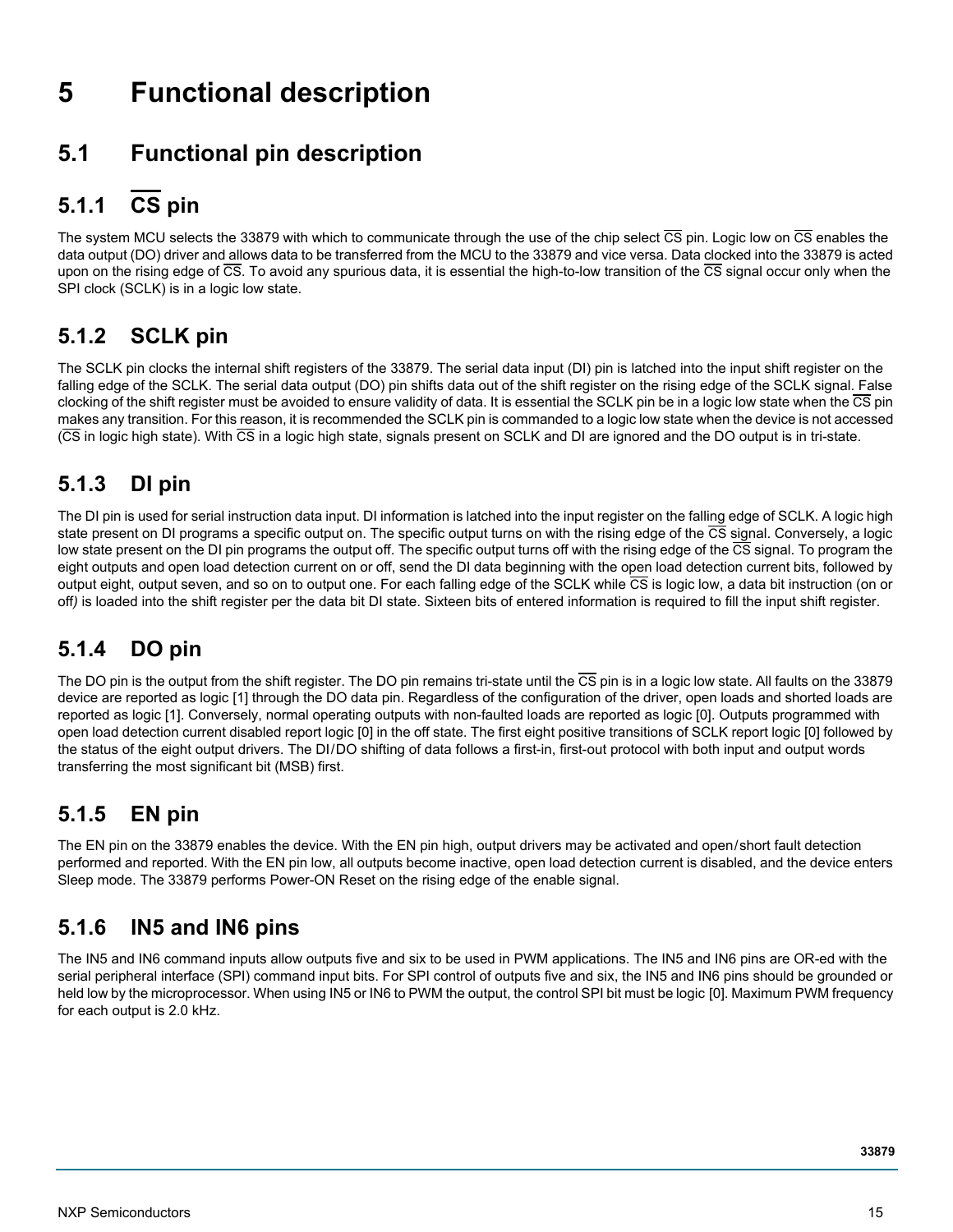### **5.1.7 VDD pin**

The VDD input pin is used to determine logic levels on the microprocessor interface (SPI) pins. Current from VDD is used to drive the DO output and the pull-up current for  $\overline{CS}$ . V<sub>DD</sub> must be applied for normal mode operation. The 33879 device performs Power-ON Reset with the application of  $V_{DD}$ 

### **5.1.8 VPWR pin**

The  $V_{PWR}$  pin is the battery input and Power-ON Reset to the 33879 IC. The VPWR pin has internal reverse battery protection. All internal logic current is provided from the VPWR pin. The 33879 performs Power-ON Reset with the application of  $V_{PWR}$ 

### **5.1.9 D1–D8 pins**

The D1 to D8 pins are the open-drain outputs of the 33879. For high-side drive configurations, the drain pins are connected to battery supply. In low-side drive configurations, the drain pins are connected to the low-side of the load. All outputs may be configured individually as desired. When configured as low-side drive, the 33879 limits the positive inductive transient to 45 V.

### **5.1.10 S1–S8 pins**

The S1 to S8 pins are the source outputs of the 33879. The source pins are connected directly to the load for high-side drive configurations. In low-side drive configurations, the source is connected to ground. All outputs may be configured individually as desired. When high-side drive is used, the 33879 will limit the negative inductive transient to negative 20 V.

### **5.1.11 Exposed Pad pin**

Device performs as specified with the Exposed Pad un-terminated (floating) however, it is recommended the Exposed Pad be terminated to pin 1 (GND) and system ground.

## **5.2 MCU interface description**

### **5.2.1 Introduction**

The 33879 is an eight output hardware-configurable power switch with 16-bit serial control. A simplified internal block diagram of the 33879 is shown in [Figure](#page-2-0) 2. The 33879 device uses high-efficiency up-drain power DMOS output transistors exhibiting low drain-to-source ON resistance ( $R_{DS(on)}$  = 0.75  $\Omega$  at 25 °C typical) and dense CMOS control logic. All outputs have independent voltage clamps to provide fast inductive turn-off and transient protection.

In operation, the 33879 functions as an eight output serial switch, serving as an MCU bus expander and buffer with fault management and fault reporting features. In doing so, the device directly relieves the MCU of the fault management functions. This device directly interfaces to an MCU using a SPI for control and diagnostic readout. [Figure](#page-16-0) 15 illustrates the basic SPI configuration between an MCU and one 33879.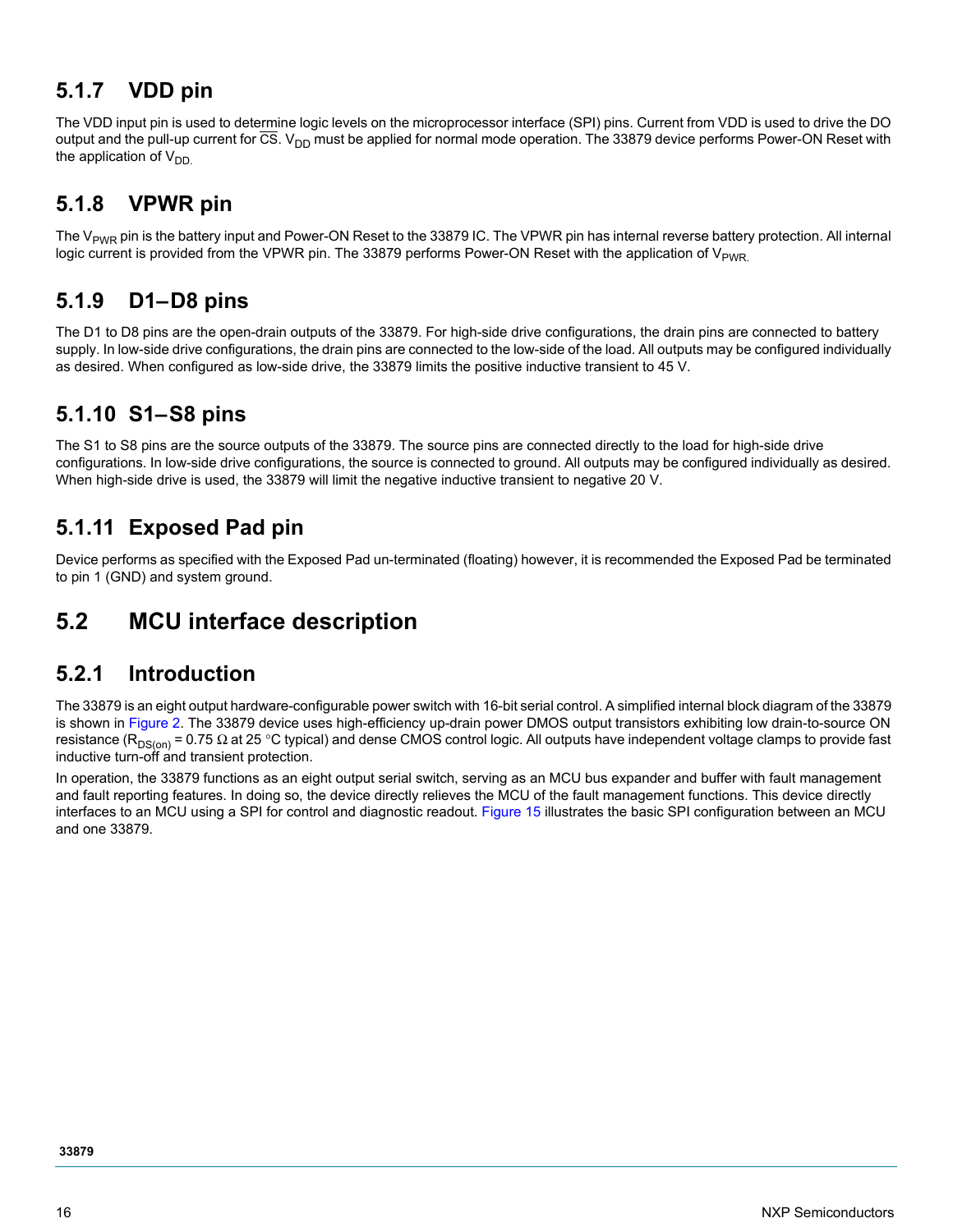

 **Figure 15. SPI interface with microcontroller**

<span id="page-16-0"></span>All inputs are compatible with 5.0 V and 3.3 V CMOS logic levels and incorporate positive logic. When a SPI bit is programmed to a logic [0], the corresponding output is OFF. Conversely, when a SPI bit is programmed to logic [1] the output being controlled is ON. Diagnostics are treated in a similar manner. Outputs with a fault feed back (via DO) a logic [1] to the microcontroller, while normal operating outputs provide a logic [0].

[Figure](#page-16-1) 16 illustrates the daisy chain configuration using the 33879. Data from the MCU is clocked daisy chain through each device while the CS bit is commanded low by the MCU. During each clock cycle, output status from the daisy chain is transferred to the MCU via the Master In Slave Out (MISO) line. On rising edge of  $\overline{CS}$ , command data stored in the input register is then transferred to the output driver.



 **Figure 16. 33879 SPI system daisy chain**

<span id="page-16-1"></span>Multiple 33879 devices can be controlled in a parallel input fashion using the SPI. [Figure](#page-17-0) 17 illustrates the control of 24 loads using three dedicated parallel MCU ports for chip select.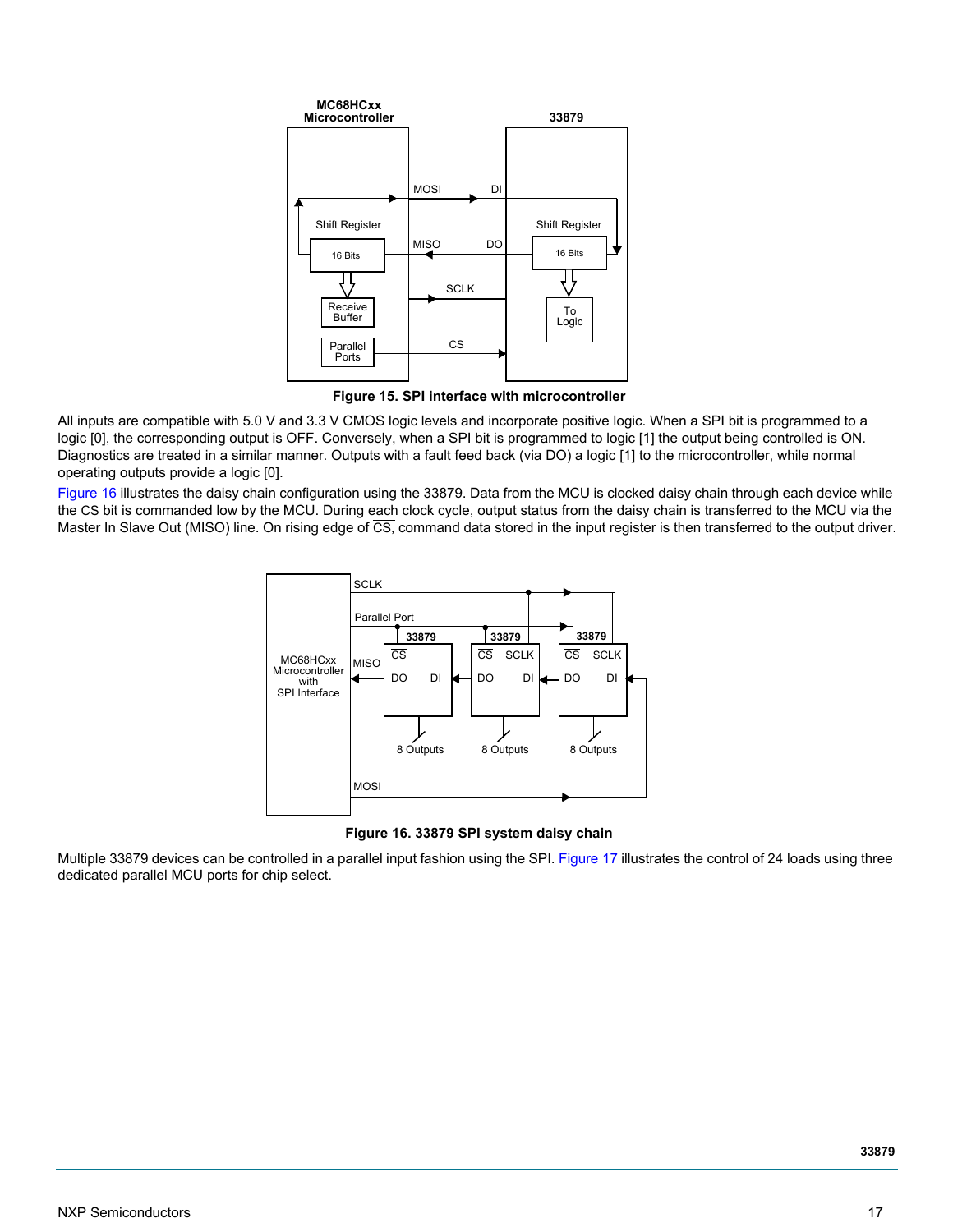

 **Figure 17. Parallel input SPI control**

# <span id="page-17-0"></span>**5.3 SPI definition**

A 16-bit command word is sent to the 33879 on each SPI communication and a 16-bit status word is received from the 33879. The MSB is sent and received first. As [Table](#page-17-1) 7 shows, the Command Register defines the position and operation the 33879 performs on the rising edge of CS. The Fault Register, shown in [Table](#page-17-2) 8, defines the previous state status of the output driver. [Table](#page-18-0) 9 identifies the type of fault and the method by which the fault is communicated to the microprocessor

#### <span id="page-17-1"></span>**Table 7. Command register definition**

| <b>MSB</b>    |            |               |               |               |               |            |            |                  |       |          |       |       |          |       | LSB   |
|---------------|------------|---------------|---------------|---------------|---------------|------------|------------|------------------|-------|----------|-------|-------|----------|-------|-------|
| <b>Bit 15</b> | Bit<br>14  | <b>Bit 13</b> | <b>Bit 12</b> | <b>Bit 11</b> | <b>Bit 10</b> | Bit 9      | Bit 8      | Bit 7            | Bit 6 | Bit 5    | Bit 4 | Bit 3 | Bit 2    | Bit 1 | Bit 0 |
| ON/<br>OFF    | ON,<br>OFF | ON/<br>OFF    | ON/<br>OFF    | ON/<br>OFF    | ON/<br>OFF    | ON/<br>OFF | ON/<br>OFF | ON/              | ON/   | ON/      | ON,   | ON/   | ON,      | ON/   | ON/   |
| Open          | Open       | Open          | Open          | Open          | Open          | Open       | Open       | OFF              | OFF   | OFF      | OFF   | OFF   | OFF      | OFF   | OFF   |
| Load          | Load       | Load          | Load          | Load          | ∟oad          | Load       | Load       | OUT <sub>8</sub> | ΟUΤ   | ουτ<br>6 | OUT 5 | OUT 4 | OUT<br>3 | OUT 2 | OUT 1 |
| Detect        | Detect     | Detect        | Detect        | Detect        | Detect        | Detect     | Detect     |                  |       |          |       |       |          |       |       |
| 8             |            |               | 5             |               |               | ∠          |            |                  |       |          |       |       |          |       |       |

0 = Bits 0 to 7, Output commanded OFF.

0 = Bits 8 to 15, Open Load Detection Current OFF.

1 = Bits 0 to 7, Output commanded ON.

1 = Bits 8 to 15 Open Load Detection Current ON.

#### <span id="page-17-2"></span>**Table 8. Fault register definition**

| <b>MSB</b>    |               |               |               |               |               |       |       |                                   |                            |                        |                            |                                   |                            |                            | <b>LSB</b>           |
|---------------|---------------|---------------|---------------|---------------|---------------|-------|-------|-----------------------------------|----------------------------|------------------------|----------------------------|-----------------------------------|----------------------------|----------------------------|----------------------|
| <b>Bit 15</b> | <b>Bit 14</b> | <b>Bit 13</b> | <b>Bit 12</b> | <b>Bit 11</b> | <b>Bit 10</b> | Bit 9 | Bit 8 | Bit 7                             | Bit 6                      | Bit 5                  | Bit 4                      | Bit 3                             | Bit 2                      | Bit 1                      | Bit 0                |
|               |               |               |               |               |               | J     |       | OUT <sub>8</sub><br><b>Status</b> | OUT <sub>7</sub><br>Status | OUT 6<br><b>Status</b> | OUT <sub>5</sub><br>Status | OUT <sub>4</sub><br><b>Status</b> | OUT <sub>3</sub><br>Status | OUT <sub>2</sub><br>Status | OUT<br><b>Status</b> |

0 = Bits 0 to 7, No Fault at Output.

1 = Bits 0 to 7, Output Short-to-Battery, Short-to-GND, Open Load, or  $T_{LIM}$ .

Bits 8 to 15 will always return "0".

#### **33879**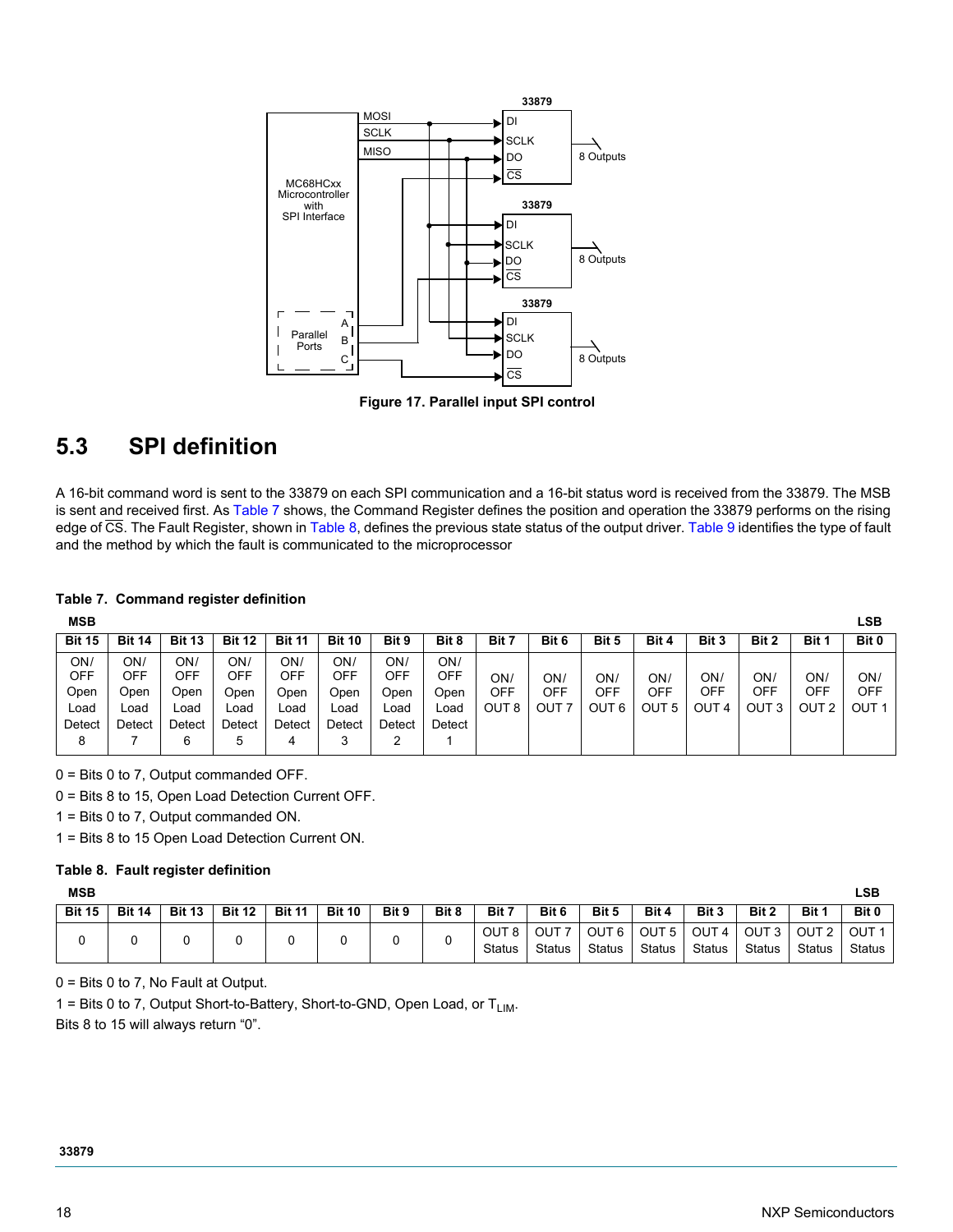#### <span id="page-18-0"></span>**Table 9. Fault operation**

#### **Serial output (DO) pin reports**

| Overtemperature            | Fault reported by serial output (DO) pin.                                                                                                                                                        |  |  |  |  |
|----------------------------|--------------------------------------------------------------------------------------------------------------------------------------------------------------------------------------------------|--|--|--|--|
| Overcurrent                | DO pin reports short to battery/supply or overcurrent condition.                                                                                                                                 |  |  |  |  |
| Output ON Open Load Fault  | Not reported.                                                                                                                                                                                    |  |  |  |  |
| Output OFF Open Load Fault | DO pin reports output OFF open load condition only with Open Load Detection Current enabled.<br>DO pin will report "0" for Output OFF Open Load Fault with Open Load Detection Current disabled. |  |  |  |  |
| <b>Device shutdowns</b>    |                                                                                                                                                                                                  |  |  |  |  |
| Overvoltage                | Total device shutdown at $V_{PWR} = V_{PWR(OV)} V$ . Resumes normal operation with proper voltage. All outputs assuming<br>the previous state upon recovery from overvoltage.                    |  |  |  |  |
| Overtemperature            | Only the output experiencing an overtemperature shuts down. Output assumes previous state upon recovery from<br>overtemperature.                                                                 |  |  |  |  |

### <span id="page-18-1"></span>**5.4 Device operation**

### **5.4.1 Power supply**

The 33879 device has been designed with ultra-low Sleep mode currents. The device may enter Sleep mode via the EN pin or the VDD pin. In the Sleep mode (EN or VDD ≤ 0.8 V), the current consumed by the VPWR pin is less than 5.0 μA. Placing the 33879 in Sleep mode resets the internal registers to the Power-ON Reset state. The reset state is defined as all outputs off and open load detection current disabled. To place the 33879 in the Sleep mode, either command all outputs off and apply logic low to the EN input pin or remove power from the VDD supply pin. Prior to removing  $V_{DD}$  from the device, it is recommended that all control inputs from the MCU be low.

### **5.4.2 Paralleling of outputs**

Using MOSFETs as an output switch conveniently allows the paralleling of outputs for increased current capability. R<sub>DS(on)</sub> of MOSFETs have an inherent positive temperature coefficient providing balanced current sharing between outputs without destructive operation. This mode of operation may be desirable in the event the application requires lower power dissipation or the added capability of switching higher currents. Performance of parallel operation results in a corresponding decrease in R<sub>DS(on)</sub>, while the output OFF open load detection currents and the output current limits increase correspondingly. Paralleling outputs from two or more different IC devices is possible, but not recommended.

### **5.4.3 Fault logic operation**

Fault logic of the 33879 device has been greatly simplified over other devices using SPI communications. As command word one is being written into the shift register, a fault status word is being simultaneously written out and received by the MCU. Regardless of the configuration, with no outputs faulted and open load detection current enabled, all status bits being received by the MCU are zero. When outputs are faulted (off state open circuit or on state short-circuit/overtemperature), the status bits being received by the MCU are one. The distinction between open circuit fault and short/overtemperature is completed via the command word. For example, when a zero command bit is sent and a one fault is received in the following word, the fault is open/short-to-battery for high-side drive or open/shortto-ground for low-side drive. In the same manner, when a one command bit is sent and a one fault is received in the following word, the fault is a short-to-ground/overtemperature for high-side drive or short-to-battery/overtemperature for low-side drive. The timing between two write words must be greater than 300 μs to allow adequate time to sense and report the proper fault status.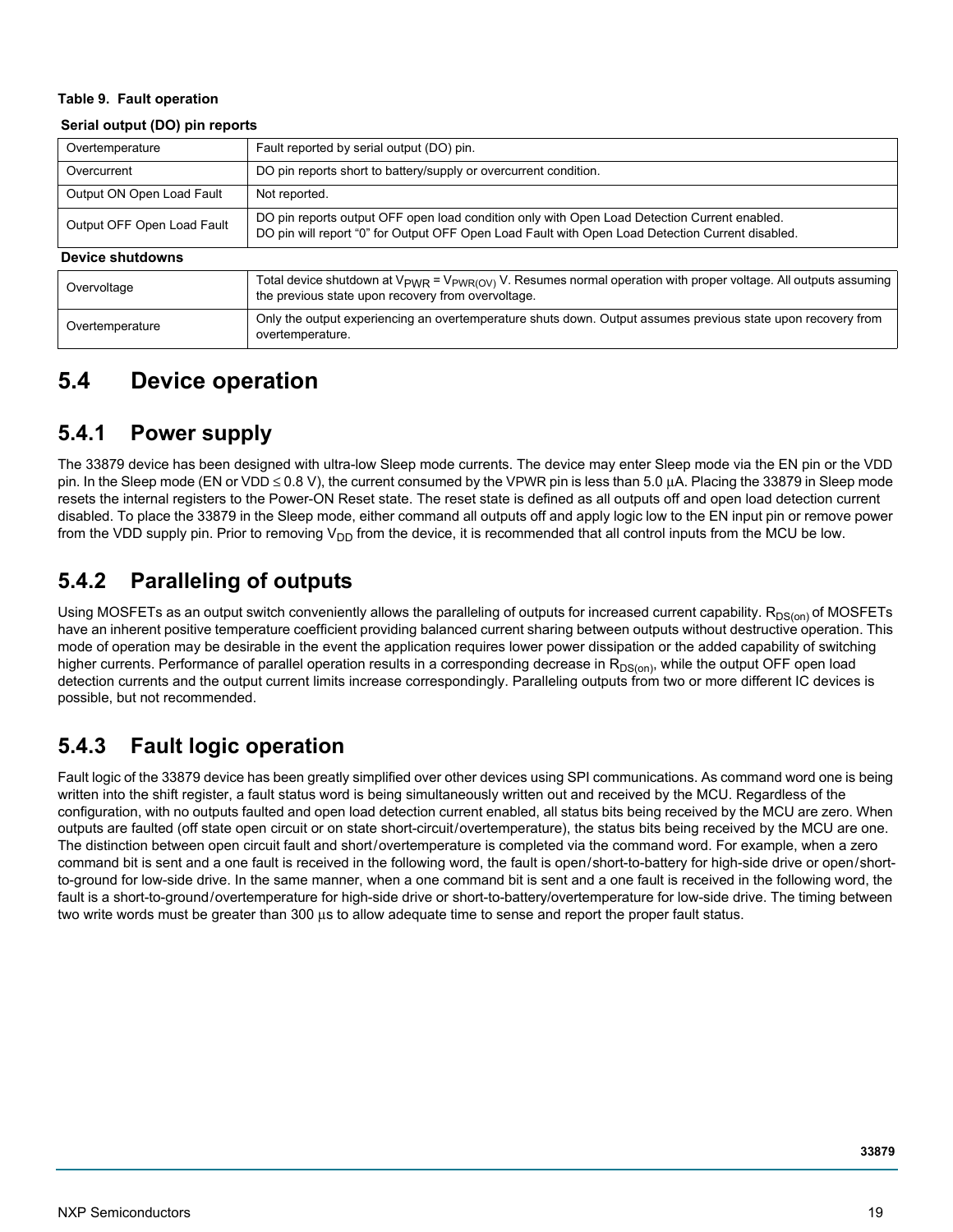### **5.4.4 SPI integrity check**

Checking the integrity of the SPI communication with the initial power-up of the VDD and EN pins is recommended. After initial system start-up or reset, the MCU writes one 32-bit pattern to the 33879. The first 16 bits read by the MCU are 8 logic [0]s followed by the fault status of the outputs. The second 16 bits are the same bit pattern sent by the MCU. By the MCU receiving the same bit pattern it sent, bus integrity is confirmed. Note the second 16-bit pattern the MCU sends to the device is the command word and is transferred to the outputs with rising edge of CS. Important: A SCLK pulse count strategy has been implemented to ensure integrity of SPI communications. SPI messages consisting of 16 SCLK pulses and multiples of 8 clock pulses thereafter are acknowledged. SPI messages consisting of other than 16 + multiples of 8 SCLK pulses are ignored by the device.

### **5.4.5 Overtemperature fault**

Overtemperature detection and shutdown circuits are specifically incorporated for each individual output. The shutdown following an overtemperature condition is independent of the system clock or any other logic signal. Each independent output shuts down at 155 °C to 185 °C. When an output shuts down owing to an overtemperature fault, no other outputs are affected. The MCU recognizes the fault by a one in the fault status register. After the 33879 device has cooled below the switch point temperature and 15 °C hysteresis, the output activates unless otherwise told to shut down by the MCU via the SPI.

### <span id="page-19-0"></span>**5.4.6 Overvoltage fault**

An overvoltage condition on the VPWR pin causes the device to shut down all outputs until the overvoltage condition is removed. When the overvoltage condition is removed, the outputs resume their previous state. This device does not detect an overvoltage on the VDD pin. The overvoltage threshold on the VPWR pin is specified as  $V_{PWR(OV)}$  V, with 1.0 V typical hysteresis. A V<sub>PWR</sub> overvoltage detection is global, causing all outputs to be turned OFF.

### **5.4.7 Output off open load fault**

An output OFF open load fault is the detection and reporting of an open load when the corresponding output is disabled (input bit programmed to a logic low state). The Output OFF Open Load fault is detected by comparing the drain-to-source voltage of the specific MOSFET output to an internally generated reference. Each output has one dedicated comparator for this purpose. An output OFF open load fault is indicated when the drain-to-source voltage is less than the output threshold voltage ( $V_{\text{OUT}(FLT-TH)}$ ) of 2.5 V to 4.0 V. Hence, the 33879 declares the load open in the OFF state when the output drain-to-source voltage is less than  $V_{\text{OUT}(FLT-TH)}$ .

This device has an internal 80 μA current source connected from drain to source of the output MOSFET. The current source may be programmed on or off via the SPI. The Power-ON Reset state for the current source is "off" and must be enabled via the SPI. To achieve low Sleep mode quiescent currents, the open load detection current source of each driver is switched off when VDD or EN is removed.

During output switching, especially with capacitive loads, a false output OFF open load fault may be triggered. To prevent this false fault from being reported, an internal fault filter of 100 μs to 300 μs is incorporated. A false fault reporting is a function of the load impedance,  $R_{DS(0n)}$ , C<sub>OUT</sub> of the MOSFET, as well as the supply voltage, V<sub>PWR</sub>. The rising edge of  $\overline{CS}$  triggers the built-in fault delay timer. The timer times out before the fault comparator is enabled and the fault is detected. Once the condition causing the open load fault is removed, the device resumes normal operation. The open load fault, however, is latched in the output DO register for the MCU to read.

### **5.4.8 Shorted load fault**

A shorted load (overcurrent) fault can be caused by any output being shorted directly to supply, or an output experiencing a current greater than the current limit. There are two safety circuits progressively in operation during load short conditions providing system protection:

- 1. The device's output current is monitored in an analog fashion using SENSEFET approach and current limited.
- 2. The device's output thermal limit is sensed and when attained causes only the specific faulted output to shutdown. The output remains off until cooled. The device then reasserts the output automatically. The cycle continues until fault is removed or the command bit instructs the output off. Shorted load faults are reported properly through the SPI regardless of open load detection current enable bits.

### **5.4.9 Undervoltage shutdown**

An undervoltage condition on VDD or VPWR results in the shutdown of all outputs. The  $V_{DD}$  undervoltage threshold is between 0.8 and 3.0 V. V<sub>PWR</sub> undervoltage threshold is between 3.0 V and 5.0 V. When the supplies fall below their respective thresholds, all outputs are turned OFF. As both supplies returns to normal levels, internal logic is reset and the device resumes normal operation.

#### **33879**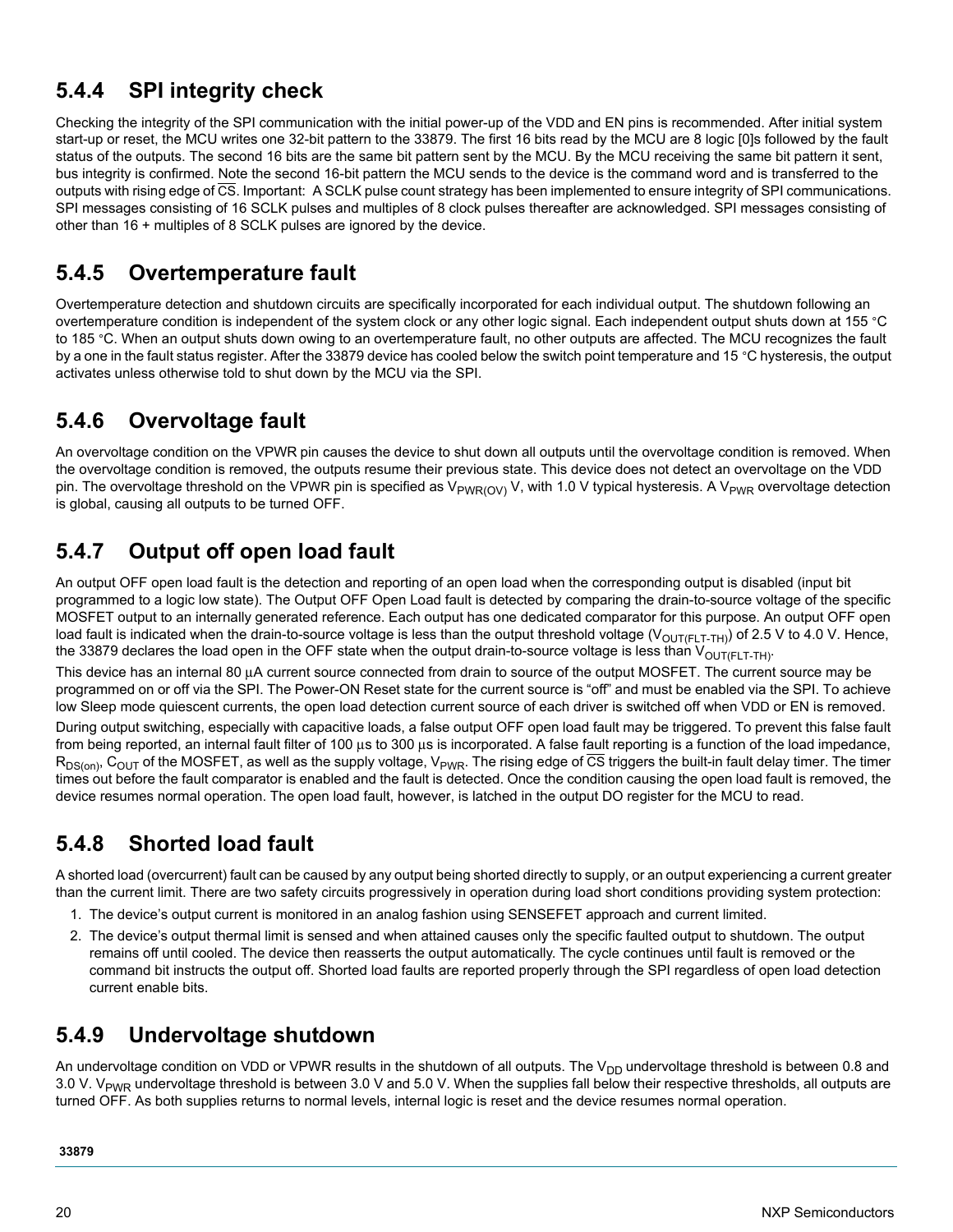### **5.4.10 Output voltage clamp**

Each output of the 33879 incorporates an internal voltage clamp to provide fast turn-off and transient protection of each output. Each clamp independently limits the drain-to-source voltage to 45 V for low-side drive configurations and -20 V for high-side drive configurations. The total energy clamped (E<sub>J</sub>) can be calculated by multiplying the current area under the current curve ( $I_A$ ) times the clamp voltage ( $V_{\text{Cl}}$ ) (see [Figure](#page-20-0) 18). Characterization of the output clamps, using a single pulse non-repetitive method at 0.35 A, indicates the maximum energy per output to be 50 mJ at 150°C junction temperature.



 **Figure 18. Output Voltage Clamping** 

### <span id="page-20-0"></span>**5.4.11 SPI configurations**

The SPI configuration on the 33879 device is consistent with other devices in the Octal Serial Switch (OSS) family. This device may be used in serial SPI or parallel SPI with the 33298 and 33291. Different SPI configurations may be provided. For more information, contact NXP Analog Products Division or the local NXP representative.

### **5.4.12 Reverse battery**

The 33879 has been designed with reverse battery protection on the VPWR pin. All outputs consist of a power MOSFET with an integral substrate diode. During the reverse battery condition, current flows through the load via the substrate diode. Under this circumstance, relays may energize and lamps turn on. Where load reverse battery protection is desired, a reverse battery blocking diode must be placed in series with the load.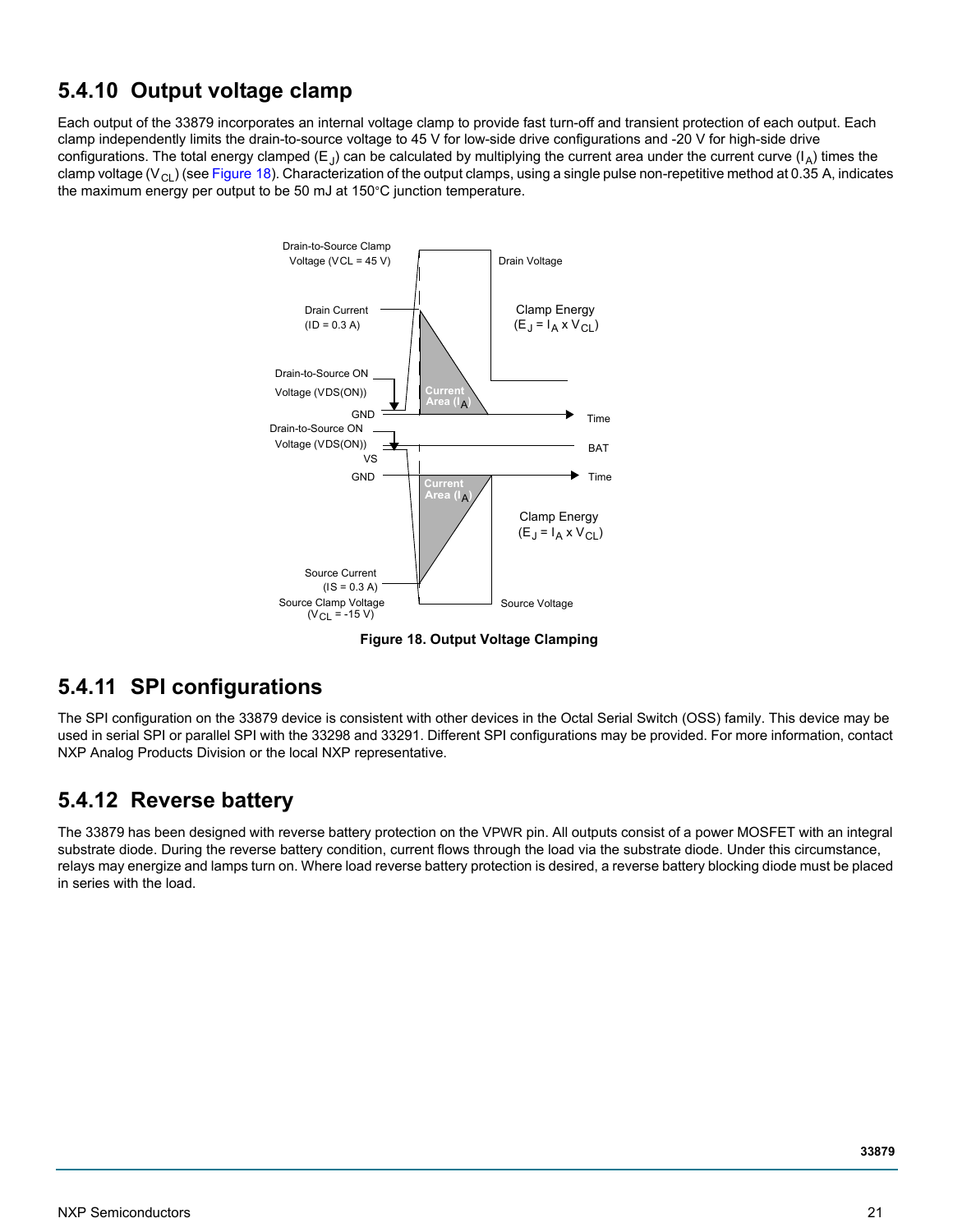# **6 Package dimensions**

Important: For the most current revision of the package, visit **[www.nxp.com](http://www.nxp.com)** and perform a keyword search using the "98ARL10543D" drawing number listed below. Dimensions shown are provided for reference ONLY.



| C NXP SEMICONDUCTORS N.V.<br>ALL RIGHTS RESERVED | MECHANICAL OUTLINE |                          | PRINT VERSION NOT TO SCALE |             |
|--------------------------------------------------|--------------------|--------------------------|----------------------------|-------------|
| $I^{TITLE:}$ 32LD SOIC W/B, 0.65 PITCH           |                    | DOCUMENT NO: 98ARL10543D | RFV:                       |             |
| 57 X 46 EXPOSED PAD                              |                    | STANDARD: NON-JEDEC      |                            |             |
| CASE OUTLINE                                     |                    |                          | SOT1746-1                  | 01 FFB 2016 |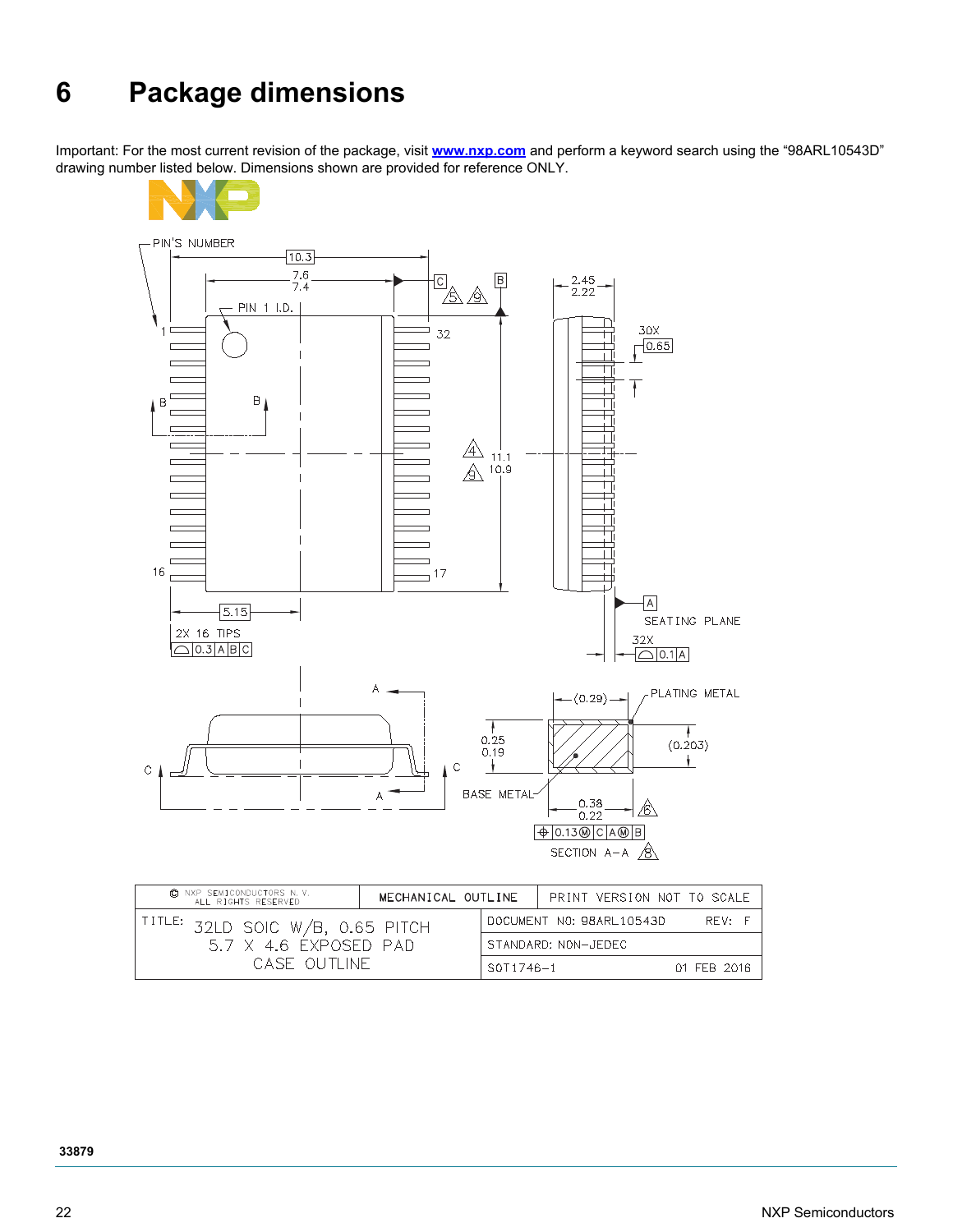



| C NXP SEMICONDUCTORS N.V.<br>ALL RIGHTS RESERVED | MECHANICAL OUTLINE                  |  |             | PRINT VERSION NOT TO SCALE |  |
|--------------------------------------------------|-------------------------------------|--|-------------|----------------------------|--|
| $1^{\text{TITLE:}}$ 32LD soic W/b, 0.65 pitch    | DOCUMENT NO: 98ARL10543D<br>$RFV$ F |  |             |                            |  |
| $5.7 \times 4.6$ exposed pad.                    | STANDARD: NON-JEDEC                 |  |             |                            |  |
| CASE OUTHNE                                      | $SOT1746 - 1$                       |  | 01 FFB 2016 |                            |  |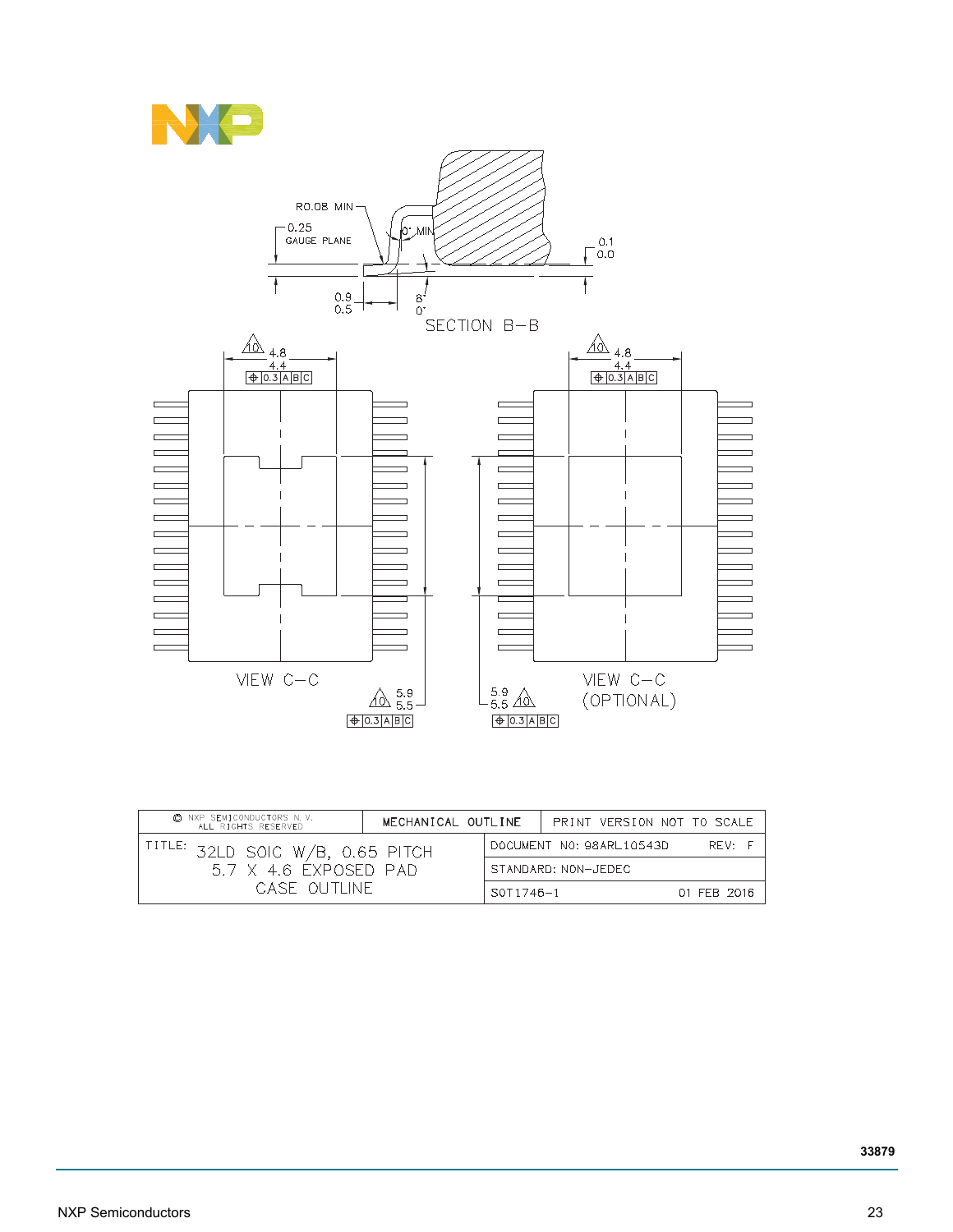

NOTES:

- 1. DIMENSIONS ARE IN MILLIMETERS.
- 2. DIMENSIONING AND TOLERANCING PER ASME Y14.5M-1994.
- DATUMS B AND C TO BE DETERMINED AT THE PLANE WHERE THE BOTTOM OF THE LEADS 3. EXIT THE PLASTIC BODY.
- $\overbrace{4\lambda}$  this dimension does not include mold flash, protrusion or gate burrs. Mold flash, protrusion or gate burrs shall not exceed 0.15 mm per side. This dimension is determined at the plane where the bottom of the le THE PLASTIC BODY.
- $\frac{1}{2}$  This dimension does not include inter-lead flash or protrusions. Inter-lead FLASH AND PROTRUSIONS SHALL NOT EXCEED 0.25 MM PER SIDE. THIS DIMENSION IS<br>DETERMINED AT THE PLANE WHERE THE BOTTOM OF THE LEADS EXIT THE PLASTIC BODY.
- $\underbrace{6}$  This dimension does not include dambar protrusion. Allowable dambar protrusion<br>SHALL NOT CAUSE THE LEAD WIDTH TO EXCEED 0.4 mm, DAMBAR CANNOT BE LOCATED ON<br>THE LOWER RADIUS OR THE FOOT, MINIMUM SPACE BETWEEN PROT LEAD SHALL NOT LESS THAN 0.07 mm.

 $\sqrt{2}$  EXACT SHAPE OF EACH CORNER IS OPTIONAL.

- $\sqrt{8}$  These dimensions apply to the flat section of the lead between 0.10 mm and 0.3 mm FROM THE LEAD TIP.
- $\overline{\mathcal{D}}$  the package top may be smaller than the package bottom. This dimension is DETERMINED AT THE OUTERMOST EXTREMES OF THE PLASTIC BODY EXCLUSIVE OF MOLD PLASH, THE BAR BURRS, GATE BURRS AND INTER-LEAD FLASH, BUT INCLUDING ANY<br>MISMATCH BETWEEN THE TOP AND BOTTOM OF THE PLASTIC BODY.
- $\overbrace{A\lambda}$  THESE DIMENSIONS RANGES DEFINE THE PRIMARY KEEP-OUT AREA, MOLD LOCKING AND<br>RESIN BLEED CONTROL FEATURES MAY BE VISIBLE AND THEY MAY EXTEND TO 0.9mm FROM MAXIMUM EXPOSED PAD SIZE

| © NXP SEMICONDUCTORS N.V.<br>ALL RIGHTS RESERVED  | MECHANICAL OUTLINE |               | PRINT VERSION NOT TO SCALE |             |
|---------------------------------------------------|--------------------|---------------|----------------------------|-------------|
| $\text{IITLE: } 32\text{LD SOIC W/B, 0.65 PITCH}$ |                    |               | DOCUMENT NO: 98ARL10543D   | RFV: F      |
| 57 X 46 EXPOSED PAD                               |                    |               | STANDARD: NON-JEDEC        |             |
| CASE OUTHNE                                       |                    | $SOT1746 - 1$ |                            | 01 FFB 2016 |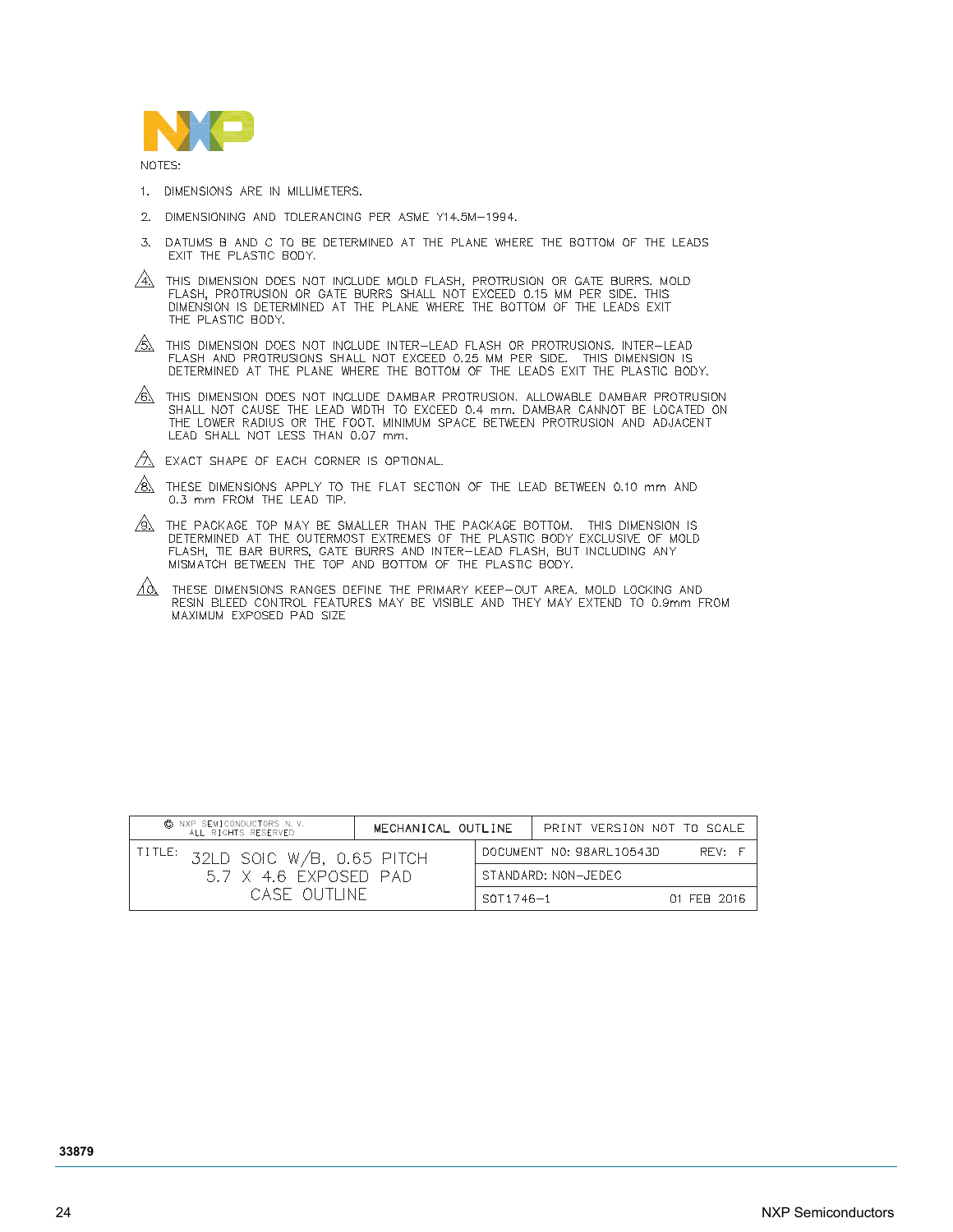# **7 Revision history**

| <b>Revision</b> | <b>Date</b> | <b>Description of changes</b>                                                                                                                                                                                                                                                                                                                                                                                                                                                                                                                                                                                                                                                                                                                                                                                                                                                                                                                                                                                                                                                                                                                                                                                                                                      |
|-----------------|-------------|--------------------------------------------------------------------------------------------------------------------------------------------------------------------------------------------------------------------------------------------------------------------------------------------------------------------------------------------------------------------------------------------------------------------------------------------------------------------------------------------------------------------------------------------------------------------------------------------------------------------------------------------------------------------------------------------------------------------------------------------------------------------------------------------------------------------------------------------------------------------------------------------------------------------------------------------------------------------------------------------------------------------------------------------------------------------------------------------------------------------------------------------------------------------------------------------------------------------------------------------------------------------|
| 5.0             | 2/2006      | • Page 2, Figure 1; An exposed pad internal block and EP pin have been added to the internal block diagram.<br>• Page 4, Table 1; Table 1 has been updated to reflect the Exposed pad pin and pin definition.<br>• Page 6, Table 3; Logic Supply Sleep State Hysteresis and Note 7 have been removed. The VDD Supply contains<br>no hysteresis.<br>• Page 7, Table 3; Output Fault Detection Current @ Threshold, High-Side Configuration Max parameter has been<br>increased from 70uA to 90uA.<br>• Page 7, Table 3; Output OFF Open Load Detection Current, High-Side Configuration has been updated to reflect<br>the voltage of the VPWR pin during the parameter test.<br>• Page 7, Table 3: Output OFF Open Load Detection Current, Low-Side Configuration has been updated to reflect the<br>voltage of the VPWR pin during the parameter test.<br>. Page 7, Table 3; Output Leakage Current High-Side and Low-Side Configuration Max parameter has been<br>decreased from 7uA to 5uA.<br>. Page 15, Functional Pin Description; A description has been added for the Exposed Pad pin.<br>. Page 1, Device isometric; Corrected orientation of IC pin 1 from top left to bottom right.<br>• ALL Pages; Updated Data Sheet to reflect Freescale formatting. |
| 6.0             | 6/2007      | • Added 33879A version<br>• Added MCZ33879EK/R2 and MCZ33879AEK/R2 to the Ordering Information<br>• Added Device variations on page 2<br>• Removed Peak Package Reflow Temperature During Reflow (solder reflow) parameter from Maximum Rations on<br>page 6. Added note with instructions from www.freescale.com.<br>• Changed Output Fault Detection Voltage Threshold Outputs Programmed OFF on page 7<br>• Renumbered X axis on Figure 14 - Open load detection threshold vs. temperature on page 14<br>• Changed Overvoltage on page 19 and Overvoltage fault on page 20                                                                                                                                                                                                                                                                                                                                                                                                                                                                                                                                                                                                                                                                                      |
| 7.0             | 8/2008      | • Updated package drawing.                                                                                                                                                                                                                                                                                                                                                                                                                                                                                                                                                                                                                                                                                                                                                                                                                                                                                                                                                                                                                                                                                                                                                                                                                                         |
| 8.0             | 10/2009     | • Updated data sheet status from Advance Information to Technical Data<br>• Updated to the current Freescale form and style                                                                                                                                                                                                                                                                                                                                                                                                                                                                                                                                                                                                                                                                                                                                                                                                                                                                                                                                                                                                                                                                                                                                        |
| 9.0             | 5/2012      | • Removed MC33879EK from the ordering information<br>• Removed MCZ33879AEK and added MC33879APEK to the ordering information<br>• Removed MCZ33879EK and added MC33879TEK to the ordering information<br>• Updated Output Fault Detection Current @ Threshold, High-side Configuration Outputs Programmed OFF on page 7<br>• Updated Output OFF Open Load Detection Current, High-side Configuration on page 7<br>• Updated Output OFF Open Load Detection Current, Low-side Configuration on page 8<br>• Updated EN Pull-down Current, EN = $_{5.0}$ y on page 8<br>• Updated the Freescale form and style                                                                                                                                                                                                                                                                                                                                                                                                                                                                                                                                                                                                                                                        |
| 10.0            | 6/2012      | • Updated Output Fault Detection Voltage Threshold Outputs Programmed OFF on page 7<br>• Updated Output Fault Detection Current @ Threshold, Low-side Configuration Outputs Programmed OFF on page 7<br>• Updated the max limit for Output Fault Detection Current @ Threshold, High-side Configuration Outputs<br>Programmed OFF on page 7                                                                                                                                                                                                                                                                                                                                                                                                                                                                                                                                                                                                                                                                                                                                                                                                                                                                                                                        |
|                 | 4/2013      | . No technical changes. Revised back page. Updated document properties.                                                                                                                                                                                                                                                                                                                                                                                                                                                                                                                                                                                                                                                                                                                                                                                                                                                                                                                                                                                                                                                                                                                                                                                            |
| 11.0            | 11/2015     | • Changed feature on page 1 to Designed to operate 5.5 V $\leq$ V <sub>PWR</sub> $\leq$ 27.5 V<br>• Updated Freescale form and style.                                                                                                                                                                                                                                                                                                                                                                                                                                                                                                                                                                                                                                                                                                                                                                                                                                                                                                                                                                                                                                                                                                                              |
|                 | 7/2016      | Updated to NXP document form and style                                                                                                                                                                                                                                                                                                                                                                                                                                                                                                                                                                                                                                                                                                                                                                                                                                                                                                                                                                                                                                                                                                                                                                                                                             |